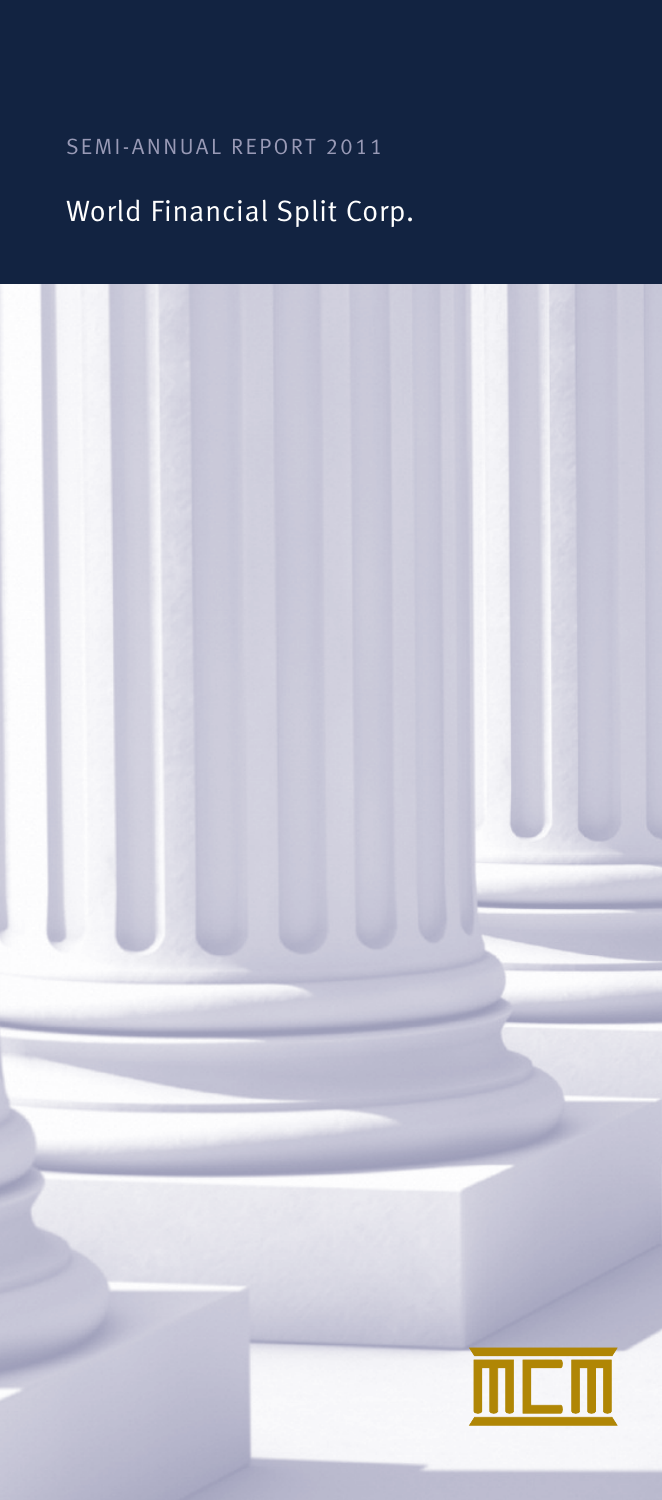#### Letter to Shareholders

We are pleased to present the 2011 semi-annual report containing the management report of fund performance and the unaudited financial statements for World Financial Split Corp.

During the six months ended June 30, 2011, the Fund paid distributions of \$0.26 per Preferred share though no distributions were paid on the Class A shares in accordance with the terms of the prospectus as the net asset value per Unit was less than \$15.00. After posting strong first quarter gains, most Global financial markets weakened during the second quarter due to continued debt concerns regarding European Union countries such as Greece, Portugal, Ireland, Italy and Spain. The six month total return of the Fund was negative 4.1 percent. Consequently, the net asset value decreased from \$11.57 per Unit at December 31, 2010 to \$10.84 per Unit (\$11.48 per Unit after Class A share consolidation) at June 30, 2011. For a more detailed review of the operations of the Fund, please see the Results of Operations and the Portfolio Manager Report sections.

On May 31, 2011, holders of Class A shares and Preferred shares approved a proposal to extend the term of the Fund for seven years beyond the scheduled termination date of June 30, 2011, and for automatic successive seven-year terms after June 30, 2018. As part of the extension of the Fund, the Fund also made other changes which are outlined in the Recent Developments section. As a consequence of a greater number of Preferred shares being redeemed under the special redemption right, the Class A shares were consolidated in order to maintain an equal number of Class A shares and Preferred shares outstanding. Each Class A shareholder received 0.562426082 new Class A shares for each Class A share held. The total value of a shareholder's investment did not change; however, the number of Class A shares reflected in the shareholder's account declined and the net asset value per share increased proportionately.

We thank all shareholders for their continued support and encourage shareholders to review the more detailed information contained within the semi-annual report.

god Mum

John P. Mulvihill Chairman & President, Mulvihill Capital Management Inc.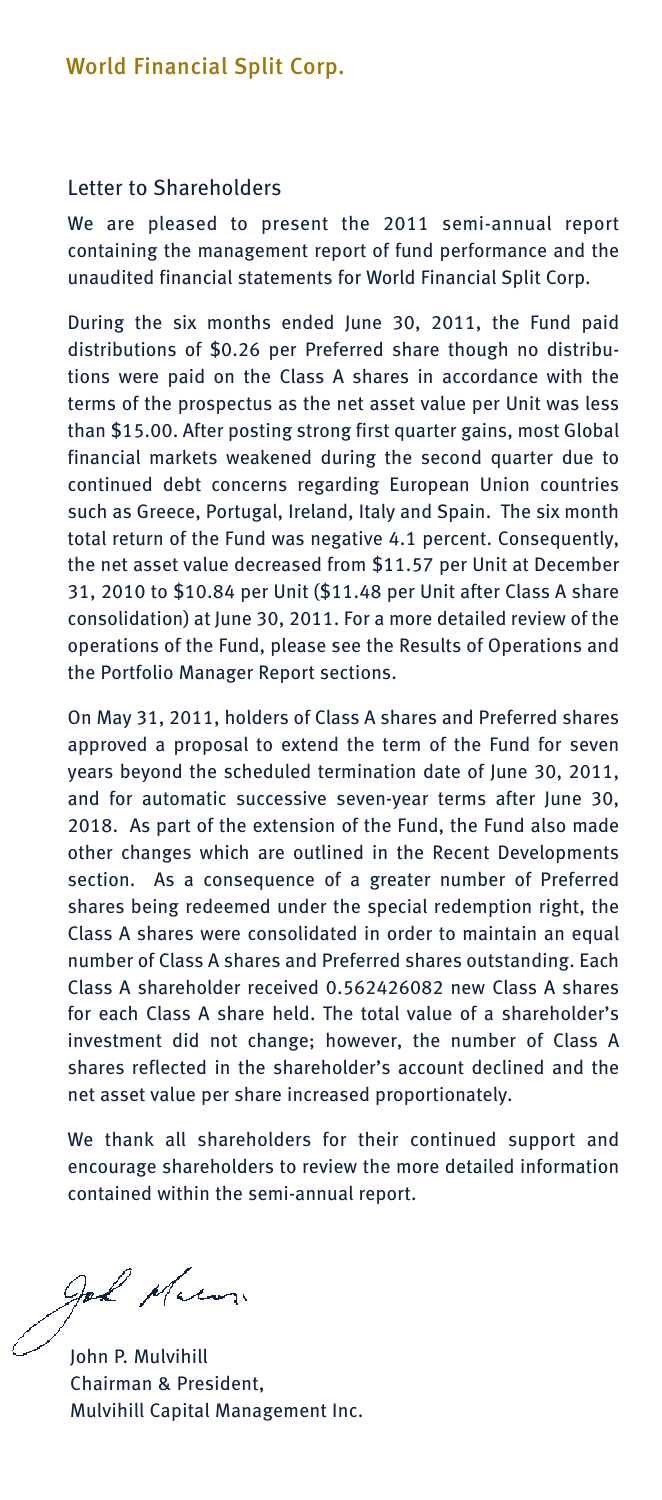### The Fund

The Fund is a split share corporation designed to provide Preferred shareholders with fixed cumulative preferential quarterly distributions and the Class A shareholders with attractive quarterly distributions and the return of the original issue price on the termination date of the Fund. The shares are listed on the Toronto Stock Exchange under the ticker symbols WFS.PR.A for the Preferred shares and WFS for the Class A shares. A Unit of the Fund consists of one Preferred share and one Class A share. To accomplish its objectives the Fund invests in a portfolio which includes common equity securities selected from the ten largest financial services companies by market capitalization in each of Canada, the United States and the Rest of the World. To generate additional returns above the dividend income earned on the Fund's investment portfolio, the Fund may, from time to time, write covered call options in respect of some or all of the securities in the portfolio. In addition, the Fund may write cash covered put options in respect of securities in which it is permitted to invest.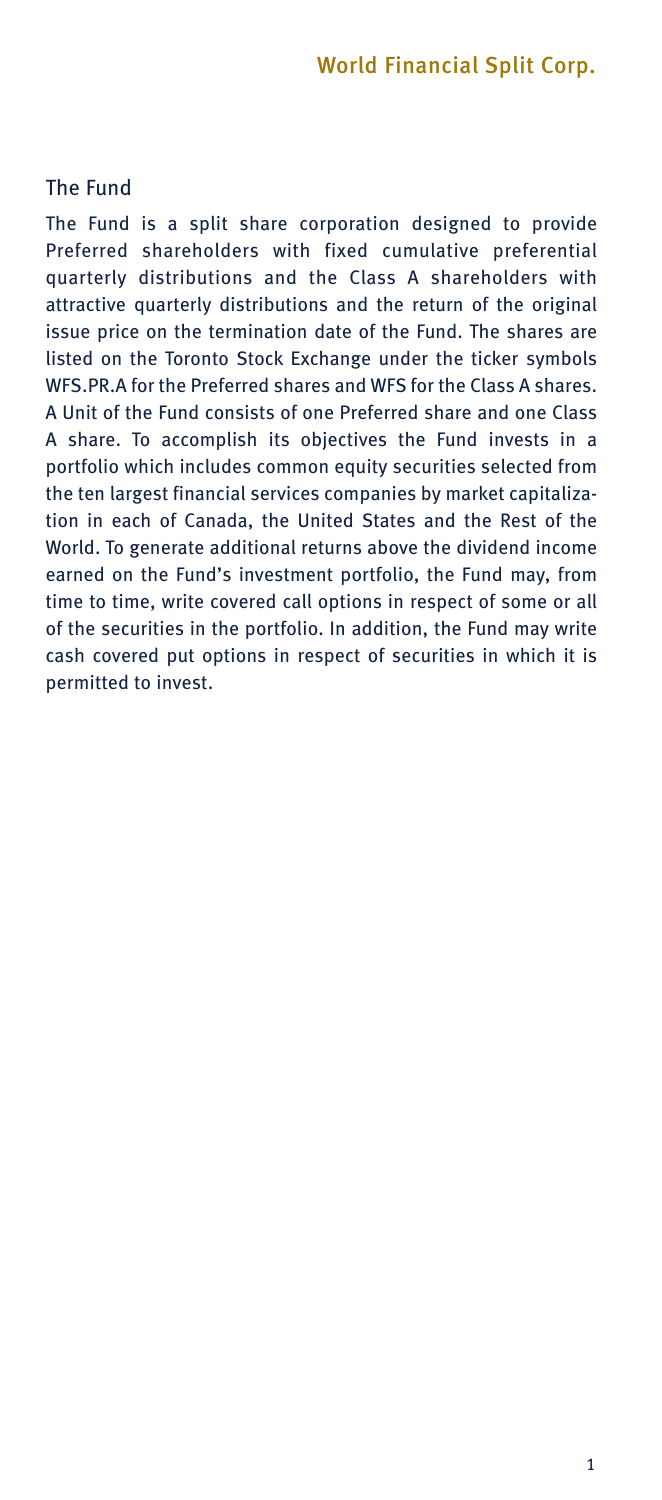#### Management Report of Fund Performance

#### **Management Report of Fund Performance**

This semi-annual management report of fund performance contains the financial highlights for the six months ended June 30, 2011 of World Financial Split Corp. (the "Fund"). The June 30, 2011 unaudited semi-annual financial statements of the Fund are attached.

Copies of the Fund's proxy voting policies and procedures, proxy voting disclosure record or quarterly portfolio disclosure may be obtained by calling 1-800-725-7172 toll-free, or by writing to the Fund at Investor Relations, 121 King Street West, Suite 2600, Toronto, Ontario, M5H 3T9, or by visiting our website at www.mulvihill.com. You can also get a copy of the annual and semi-annual financial statements at your request and at no cost by using one of these methods.

### **Results of Operations**

#### **Distributions**

For the six months ended June 30, 2011, cash distributions of \$0.26 per Preferred share were paid to Preferred shareholders which were unchanged from a year ago. Distributions to Class A shareholders remained suspended in accordance with the terms of the prospectus which states: "No distribution will be paid to the Class A shares if (i) the distributions payable on the Preferred shares are in arrears; or (ii) after the payment of the distribution by the Fund, the net asset value per unit would be less than \$15.00".

Since the inception of the Fund in February 2004, the Fund has paid total cash distributions of \$3.87 per Preferred share and \$5.54 per Class A share.

#### **Revenue and Expenses**

The Fund's total revenue was \$0.17 per Unit for the six months ended June 30, 2011, up \$0.07 per Unit compared to the prior year. This increase was attributable to an increase in dividend income and a gain on foreign exchange translation of short-term investments during the current period. Total expenses were \$0.15 per Unit for the first six months of fiscal 2011, up from \$0.14 per Unit in 2010, mainly due to one-time costs associated with the special resolution regarding the term extension of the Fund. The Fund had a net realized and unrealized loss of \$0.43 per Unit in the first half of 2011 as compared to a net realized and unrealized gain of \$2.05 per Unit a year earlier.

### **Net Asset Value**

The net asset value per Unit of the Fund decreased 6.3 percent, from \$11.57 per Unit at December 31, 2010 to \$10.84 per Unit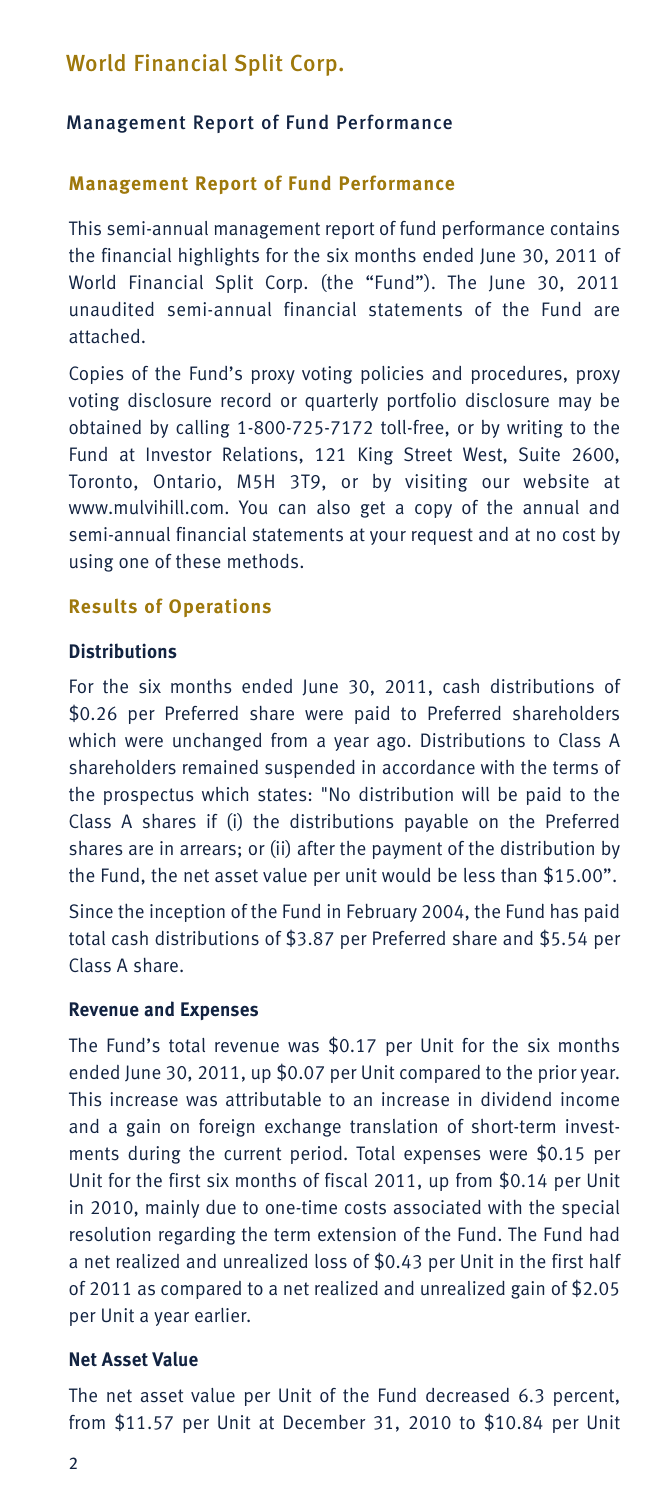### Management Report of Fund Performance

(\$11.48 per Unit after Class A share consolidation) at June 30, 2011, primarily due to a net loss from operations and Preferred distributions during the period. The aggregate net asset value of the Fund decreased \$35.5 million, from \$76.6 million at December 31, 2010 to \$41.1 million at June 30, 2011, primarily as a result of the June special retraction totalling \$37.0 million.

During the six months ended June 30, 2011, the total return of the Fund was negative 4.1 percent reflecting a decline in value of the securities in the portfolio. The MSCI World Financials Index (the "Financials Index") total return in Canadian dollar terms during the same period was negative 1.1 percent. As a result of the Fund being limited to a specific universe of stocks and utilizing a covered call writing strategy to generate income, comparison with a market index may not be appropriate. The Financials Index is calculated without the deduction of management fees and fund expenses, whereas the performance of the Fund is calculated after deducting such fees and expenses.

#### **Recent Developments**

On January 24, 2011, the Fund announced the closing of its warrant offering for total gross proceeds of \$12.8 million. The net proceeds of the warrant offering provided the Fund with additional capital that can be used to take advantage of attractive investment opportunities in the Global Financial sector.

On May 31, 2011, holders of Class A shares and Preferred shares approved a proposal to extend the term of the Fund for seven years beyond the scheduled termination date of June 30, 2011, and for automatic successive seven-year terms after June 30, 2018. As part of the extension of the Fund, the Fund also made other changes, including: (i) change the monthly retraction prices for the Class A shares and Preferred shares such that monthly retraction prices are calculated by reference to market price in addition to net asset value and to change the notice period and payment period for the exercise of such rights and the payment of the retraction amount relating thereto; and (ii) consolidate the Class A shares or redeem the Preferred shares on a pro rata basis, as the case may be, in order to maintain the same number of Class A shares and Preferred shares outstanding.

On June 24, 2011, the Fund announced a Class A share consolidation ratio of 0.562426082 new Class A shares for each Class A share held effective the opening of trading on July 4, 2011. The total value of a shareholder's investment did not change; however, the number of Class A shares reflected in the shareholder's account declined and the net asset value per share increased proportionately.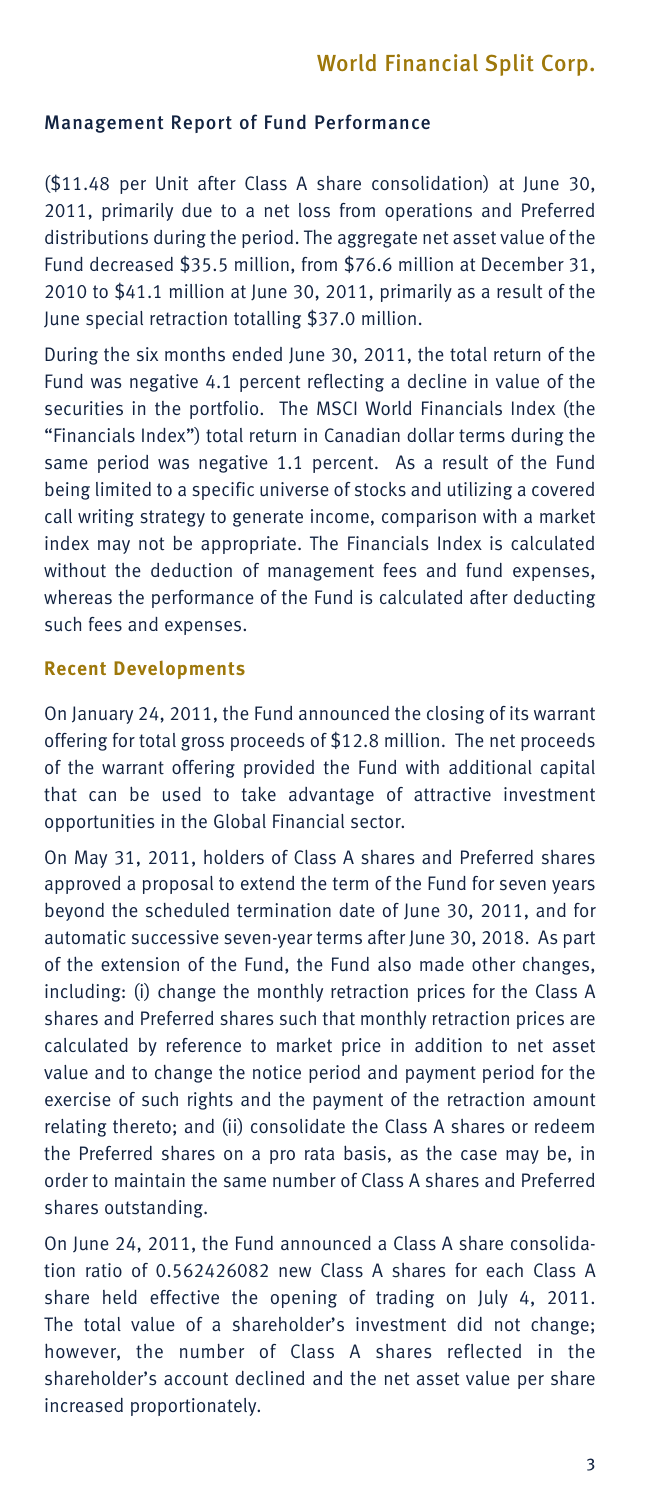### Management Report of Fund Performance

#### **Future Accounting Policy Changes**

The Manager has developed a changeover plan to meet the timetable published by the Canadian Institute of Chartered Accountants for changeover to International Financial Reporting Standards ("IFRS").

The changeover plan was prepared to address the requirements and includes disclosures of the qualitative and quantitative impact, if any, of the changeover to IFRS in the 2011 financial statements and the preparation of the 2012 financial statements in accordance with IFRS with comparatives. However, the Canadian Accounting Standards Board approved a two year deferral from IFRS adoption for investment companies applying Accounting Guideline 18 - Investment Companies ("AcG-18"). As a result, the Fund will adopt IFRS for its fiscal period beginning January 1, 2013 and will issue its initial financial statements in accordance with IFRS, with comparative information, for the semi-annual period ending June 30, 2013.

As at June 30, 2011, some anticipated changes to financial reporting include:

- Compliance with the full body of IFRS without industry specific exemptions. Unlike Canadian Generally Accepted Accounting Principles ("Canadian GAAP") where investment fund accounting was based upon guidance in AcG-18;
- Changes to the presentation of shareholder equity to consider puttable instruments;
- Presentation of comparative information; and,
- Additional financial statement note disclosures on the recognition and classification of financial instruments.

Based on the Manager's current understanding and analysis of IFRS to the current accounting policies under Canadian GAAP, the Manager does not anticipate the transition to IFRS will have a material impact on the Fund's net assets per unit, systems and processes, and it is expected that it will mainly result in additional note disclosure in the financial statements.

#### **Related Party Transactions**

The manager and investment manager of the Fund is MCM ("Manager" or "Investment Manager"). MCM became the Manager of the Fund on September 1, 2010 as successor by amalgamation with Mulvihill Fund Services Inc.

MCM, as the Investment Manager of the Fund, manages the Fund's investment portfolio in a manner consistent with the investment objectives, strategy and criteria of the Fund pursuant to an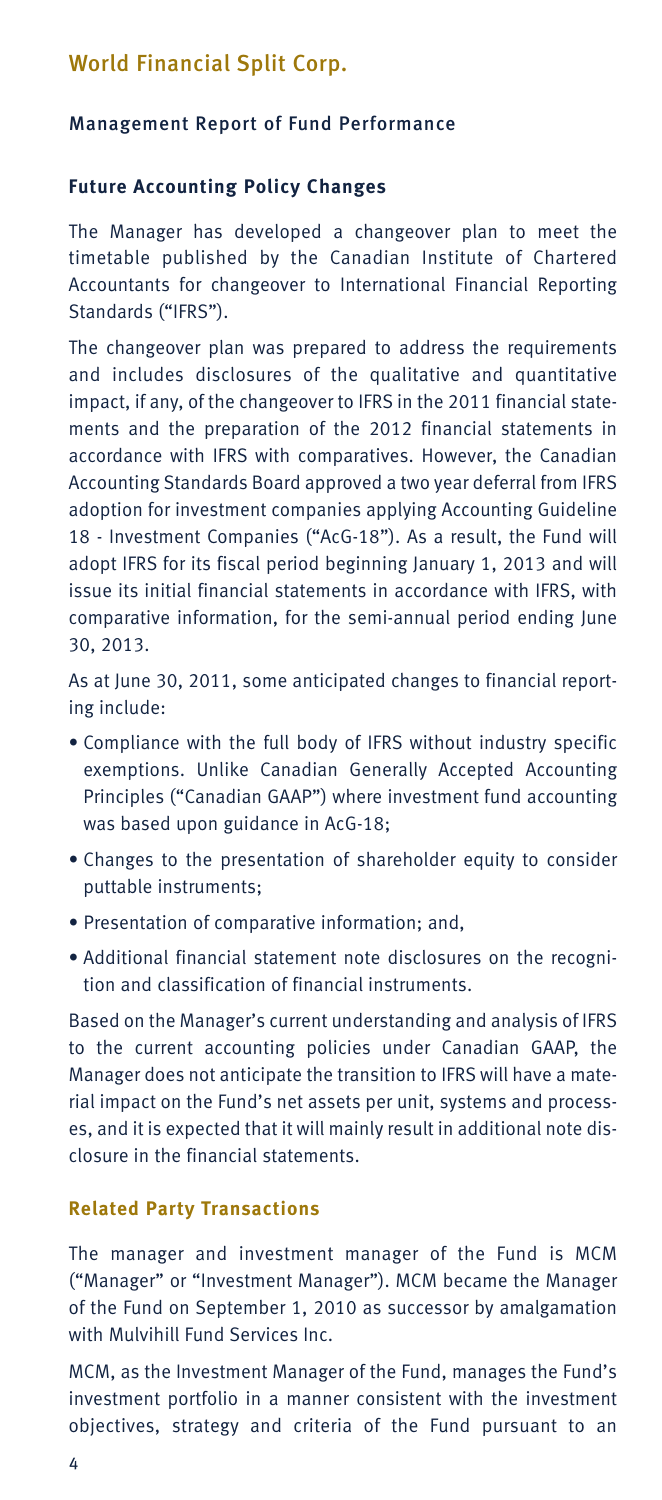#### Management Report of Fund Performance

Investment Management Agreement made between the Fund and MCM dated April 26, 2007.

MCM is the Manager of the Fund pursuant to a Management Agreement made between the Fund and MCM dated April 26, 2007. As such, MCM is responsible for providing or arranging for required administrative services to the Fund.

MCM is paid the fees described under the Management Fees section of this report.

#### **Independent Review Committee**

National Instrument 81-107 - Independent Review Committee for Investment Funds ("NI 81-107") requires all publicly offered investment funds to establish an independent review committee ("IRC") to whom the Manager must refer conflict of interest matters for review or approval. NI 81-107 also imposes obligations upon the Manager to establish written policies and procedures for dealing with conflict of interest matters, maintaining records in respect of these matters and providing assistance to the IRC in carrying out its functions. Members of the IRC are Robert W. Korthals, Michael M. Koerner and Robert G. Bertram.

On April 5, 2011, MCM presented the terms of the Special Resolution to extend the Fund beyond its scheduled termination date of June 30, 2011 to the IRC for a recommendation. As part of the extension of the term, the Fund will also make other changes, including: (i) provide a special redemption right to enable holders of Class A shares and Preferred shares to retract their shares on June 30, 2011 on the same terms that would have applied had the Fund redeemed all Class A shares and Preferred shares in accordance with the existing terms of such shares; (ii) change the monthly retraction prices for the Class A shares and the Preferred shares such that monthly retraction prices are calculated by reference to market price in addition to net asset value and to change the notice period and payment period for the exercise of such rights and the payment of the retraction amount relating thereto; and (iii) consolidate the Class A shares or redeem the Preferred shares on a pro rata basis, as the case may be, in order to maintain the same number of Class A shares and Preferred shares outstanding. The IRC reviewed the Special Resolution and recommended that the Special Resolution be put to unitholders for their consideration on the basis that the proposed extension of the Fund would achieve a fair and reasonable result for the Fund. On May 31, 2011, shareholders of the Fund approved the proposal to extend the term of the Fund for seven years beyond its scheduled termination date of June 30, 2011 and for automatic successive seven-year terms after June 30, 2018.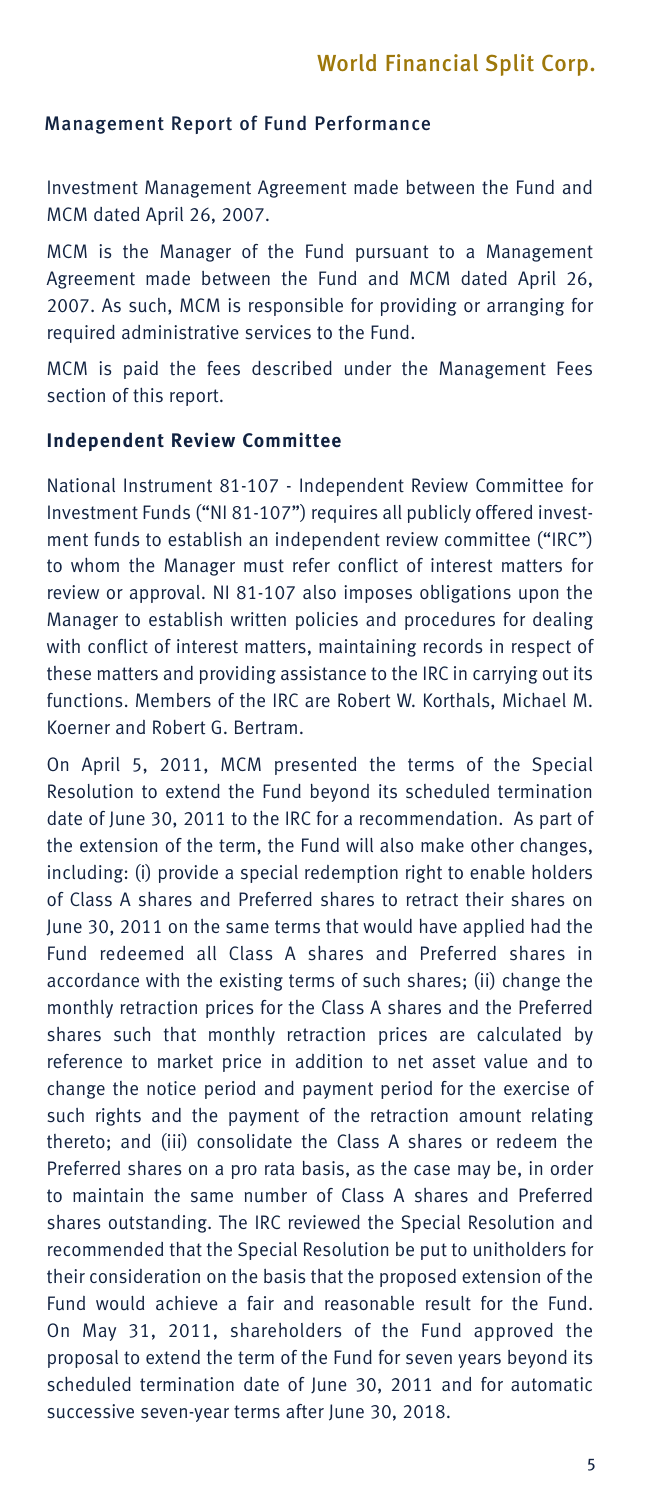### Management Report of Fund Performance

#### **Financial Highlights**

The following tables show selected key financial information about the Fund and are intended to help you understand the Fund's financial performance for the past five years.

The information for the years ended December 31 is derived from the Fund's audited annual financial statements.

|                                                                                                                                           | Six months ended<br>June 30, 2011 |                                  |  |  |
|-------------------------------------------------------------------------------------------------------------------------------------------|-----------------------------------|----------------------------------|--|--|
| <b>NET ASSETS PER UNIT</b><br>Net Assets, beginning of period (based on bid prices) <sup>(1)</sup><br>INCREASE (DECREASE) FROM OPERATIONS | Ś                                 | 11.57                            |  |  |
| Total revenue<br><b>Total expenses</b><br>Realized gain (loss) for the period<br>Unrealized gain (loss) for the period                    |                                   | 0.17<br>(0.15)<br>0.13<br>(0.56) |  |  |
| Total Increase (Decrease) from Operations <sup>(2)</sup>                                                                                  |                                   | (0.41)                           |  |  |
| <b>DISTRIBUTIONS</b><br><b>Class A Share</b><br>From capital gains<br>Non-taxable distributions                                           |                                   |                                  |  |  |
| <b>Total Class A Share Distributions</b>                                                                                                  |                                   |                                  |  |  |
| <b>Preferred Share</b><br>From net investment income<br>From capital gains<br>Non-taxable distributions                                   |                                   | (0.26)                           |  |  |
| <b>Total Preferred Share Distributions</b>                                                                                                |                                   | (0.26)                           |  |  |
| Total Distributions <sup>(3)</sup>                                                                                                        |                                   | (0.26)                           |  |  |
| Net Assets before Class A share consolidation,<br>end of period (based on bid prices) <sup>(1)</sup>                                      | Ś                                 | 10.83                            |  |  |
| Net Assets after Class A share consolidation,<br>end of period (based on bid prices)                                                      | Ś                                 | $11.47^{(5)}$                    |  |  |

(1) Net Assets per Unit is the difference between the aggregate value of the assets of the Fund and the)<br>aggregate value of the liabilities of the Fund excluding the Redeemable Preferred share liability of the<br>Fund on that

then outstanding. For years prior to 2007, securities were valued at closing prices. (2) Total increase (decrease) from operations consists of interest and dividend revenue, realized and unrealized gain (loss), net of withholding tax and foreign exchange gain (loss), less expenses, excluding Preferred share distributions, and is calculated based on the weighted average number of Units outstanding during the period. The schedule is not intended to total to the ending net assets as calculations are based on the weighted average number of Units outstanding during the period.

#### **RATIOS/SUPPLEMENTAL DATA**

| 41.14                   |
|-------------------------|
| 5.31                    |
| 3.582.306               |
| $2.04\%$ <sup>(4)</sup> |
| 165.08%                 |
| $0.58\%$ <sup>(4)</sup> |
| 11.48 <sup>(6)</sup>    |
| 1.62                    |
| 9.55                    |
|                         |

(1) The management expense ratio ("MER") is the sum of all fees and expenses, including federal and provincial sales taxes and capital taxes but excluding transaction fees and income taxes and Preferred<br>share distributions, charged to the Fund divided by the average net asset value, excluding the Redeemable Preferred share liability. The MER for 2011 includes warrant exercise fees and special resolution expense. The MER for 2011 excluding warrant exercise fees and special resolution expense is 1.65%. The MER for 2010 and 2009 includes the warrant offering costs and warrant exercise fees. The MER for 2010 and 2009 excluding the warrant offering costs and warrant exercise fees is 1.51% and 1.45% respectively. The MER, including Preferred share distributions, is 6.58%, 6.14%, 5.78%, 4.64%, 3.87%, and 3.57% for 2011, 2010, 2009, 2008, 2007 and 2006 respectively.

(2) Portfolio turnover rate is calculated based on the lesser of purchases or sales of investments, excluding short-term investments, divided by the average value of the portfolio securities. The Fund employs an option overlay strategy which can result in higher portfolio turnover by virtue of option exercises, when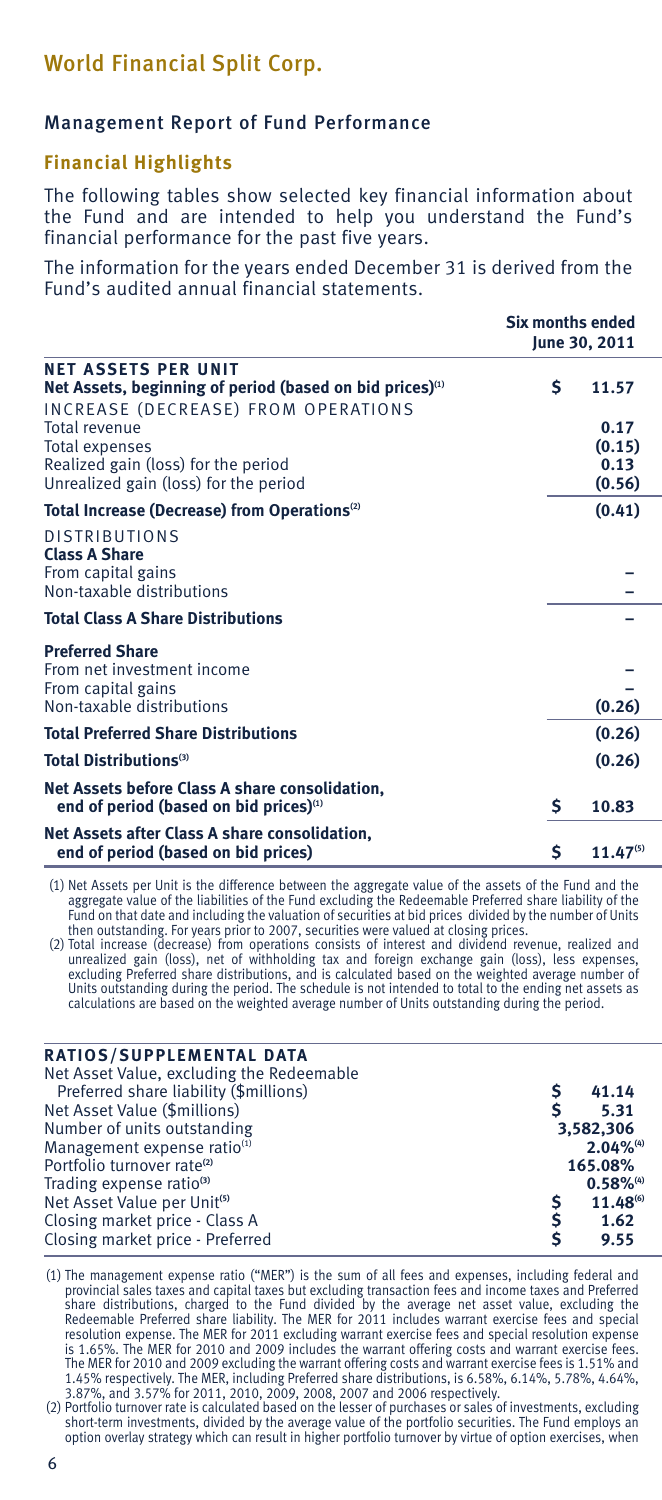#### Management Report of Fund Performance

Information for the period ended June 30, 2011 is derived from the Fund's unaudited semi-annual financial statements.

Since 2007 the net assets per Unit presented in the financial statements differs from the net asset value per Unit calculated weekly, primarily as a result of investments being valued at bid prices for financial statements purposes and at closing prices for weekly net asset value purposes.

| <b>Years ended December 31</b> |                |    |                |    |                          |    |                          |    |                  |  |
|--------------------------------|----------------|----|----------------|----|--------------------------|----|--------------------------|----|------------------|--|
|                                | 2010           |    | 2009           |    | 2008                     |    | 2007                     |    | 2006             |  |
| \$                             | 13.10          | Ŝ. | 12.47          | \$ | 19.48                    | \$ | 23.29(4)                 | Ś  | 22.60            |  |
|                                | 0.26<br>(0.25) |    | 0.11<br>(0.21) |    | 0.81<br>(0.26)           |    | 0.57<br>(0.36)           |    | 0.61<br>(0.34)   |  |
|                                | (1.65)<br>0.35 |    | (3.29)<br>4.35 |    | (5.97)<br>(0.18)         |    | 1.59<br>(3.88)           |    | 1.25<br>0.80     |  |
|                                | (1.29)         |    | 0.96           |    | (5.60)                   |    | (2.08)                   |    | 2.32             |  |
|                                |                |    |                |    |                          |    |                          |    |                  |  |
|                                | -              |    | $-$            |    | (0.90)                   |    | (0.81)<br>(0.39)         |    | (0.39)<br>(0.81) |  |
|                                |                |    |                |    | (0.90)                   |    | (1.20)                   |    | (1.20)           |  |
|                                |                |    |                |    | (0.25)                   |    | (0.25)                   |    |                  |  |
|                                |                |    | -              |    | $\overline{\phantom{0}}$ |    | (0.28)                   |    | (0.19)<br>(0.34) |  |
|                                | (0.53)         |    | (0.53)         |    | (0.28)                   |    | $\overline{\phantom{0}}$ |    |                  |  |
|                                | (0.53)         |    | (0.53)         |    | (0.53)                   |    | (0.53)                   |    | (0.53)           |  |
|                                | (0.53)         |    | (0.53)         |    | (1.43)                   |    | (1.73)                   |    | (1.73)           |  |
| \$                             | 11.57          | Ś. | 13.10          | \$ | 12.47                    | \$ | 19.48                    | \$ | 23.31            |  |
|                                |                |    |                |    |                          |    |                          |    |                  |  |

(3) Distributions to shareholders are based on the number of shares outstanding on the record date for each distribution and were paid in cash.

(4) Net Assets per Unit has been adjusted for the change in accounting policy relating to the calculation of net asset value based on bid prices versus closing prices prior to 2007.

(5) Net Assets per Unit has been adjusted for the consolidation of the Class A shares effective the opening of trading on July 4, 2011. Each shareholder received 0.562426082 new Class A shares for each Class A share held. The total value of a shareholder's investment did not change, however, the number of Class A shares reflected in the shareholder's account declined and the Net Assets per Class A share increased proportionately. (See Note 3 to the Financial Statements).

| Ś  | 76.62<br>10.41 |   | 107.26<br>25.44 | S<br>S | 147.77<br>29.41 |   | 269.64<br>131.40 | s | 337.41<br>192.66 |
|----|----------------|---|-----------------|--------|-----------------|---|------------------|---|------------------|
|    | 6,621,726      |   | 8,181,810       |        | 11,835,359      |   | 13,824,263       |   | 14,474,579       |
|    | 1.89%          |   | 1.59%           |        | 1.43%           |   | 1.49%            |   | 1.51%            |
|    | 109.63%        |   | 148.58%         |        | 61.65%          |   | 116.48%          |   | 189.55%          |
|    | 0.39%          |   | 0.41%           |        | 0.17%           |   | 0.14%            |   | 0.23%            |
| \$ | 11.57          | s | 13.11           | \$     | 12.48           | s | 19.50            | S | 23.31            |
| \$ | 1.36           | S | 3.07            | S      | 1.49            |   | 8.16             | S | 11.50            |
| Ś  | 9.80           | s | 9.73            | S      | 8.99            | s | 9.95             | S | 10.86            |

compared to a conventional equity mutual fund.

(3) Trading expense ratio represents total commissions expressed as a percentage of the daily average net asset value during the period.

(4) Annualized.

(5) Net Asset Value per Unit is the difference between the aggregate value of the assets of the Fund and the aggregate value of the liabilities of the Fund on that date and including the valuation of securities at closing prices divided by the number of units then outstanding. (6) Net Assets per Unit has been adjusted for the consolidation of the Class A shares effective the opening

of trading on July 4, 2011. Each shareholder received 0.562426082 new Class A shares for each Class A share held. The total value of a shareholder's investment did not change, however, the number of Class A shares reflected in the shareholder's account declined and the Net Assets per Class A share increased proportionately. (See Note 3 to the Financial Statements).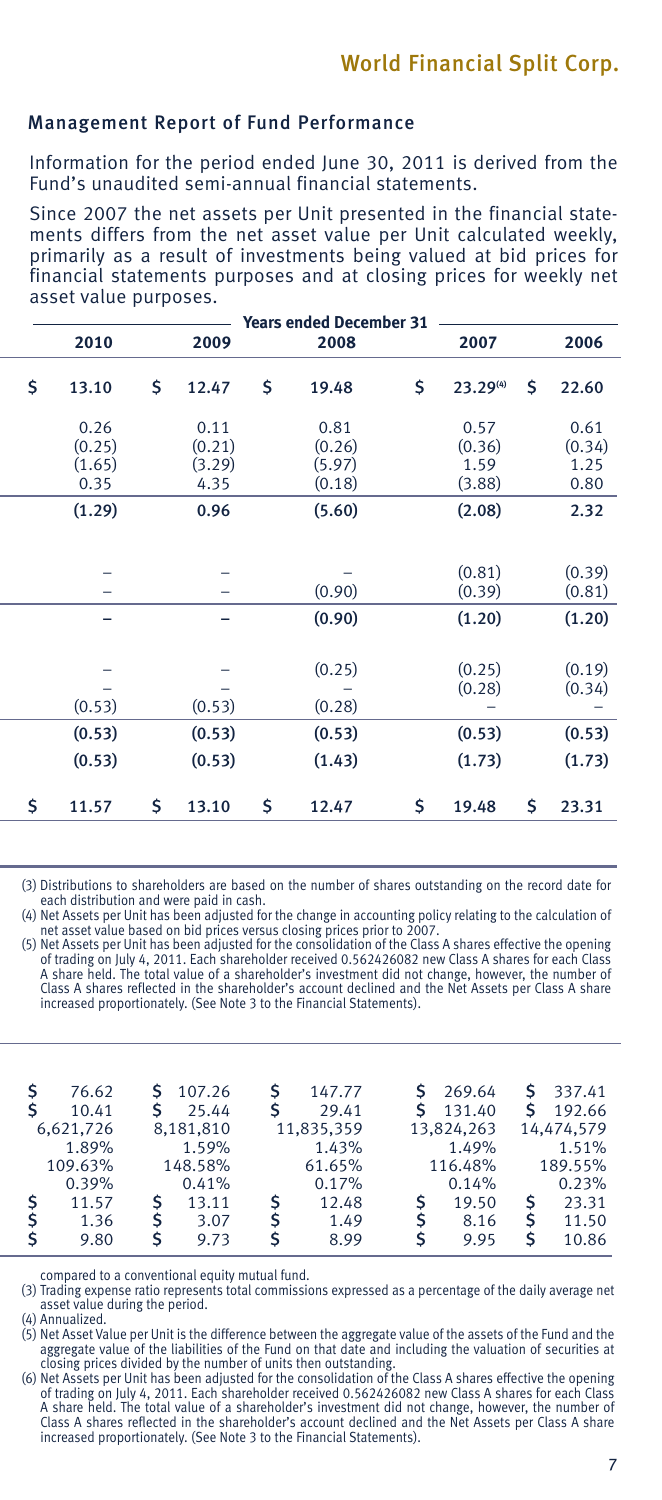#### Management Report of Fund Performance

#### **Management Fees**

Mulvihill Fund Services Inc. (the "Manager" or "Mulvihill") amalgamated with Mulvihill Capital Management Inc. (the "Investment Manager" or "MCM") on September 1, 2010. As successor, MCM became the Manager of the Fund. MCM is entitled to fees under the Investment Management Agreement calculated monthly as 1/12 of 1.00 percent of the net asset value of the Fund at each month end. Services received under the Investment Management Agreement include the making of all investment decisions and writing of covered call options in accordance with the investment objectives, strategy and criteria of the Fund. MCM also makes all decisions as to the purchase and sale of securities in the Fund's portfolio and as to the execution of all portfolio and other transactions.

MCM, as the Manager of the Fund, is entitled to fees under the Management Agreement calculated monthly as 1/12 of 0.10 percent of the net asset value of the Fund at each month end. Services received under the Management Agreement include providing or arranging for required administrative services to the Fund.

#### **Past Performance**

The following chart sets out the Fund's year-by-year past performance. It is important to note that:

- (1) the information shown assumes that all distributions made by the Fund during these periods were reinvested in the Fund,
- (2) the information does not take into account sales, redemptions, distributions or other optional charges that would have reduced returns, and
- (3) the past performance of the Fund does not necessarily indicate how it will perform in the future.

#### **Year-By-Year Returns**

The following bar chart illustrates how the Fund's total return varied from year to year for each of the past seven years and for the six month period ended June 30, 2011. The chart also shows, in percentage terms, how much an investment made on January 1 in each year or the date of inception in 2004 would have increased or decreased by the end of that fiscal year or June 30, 2011 for the six months then ended.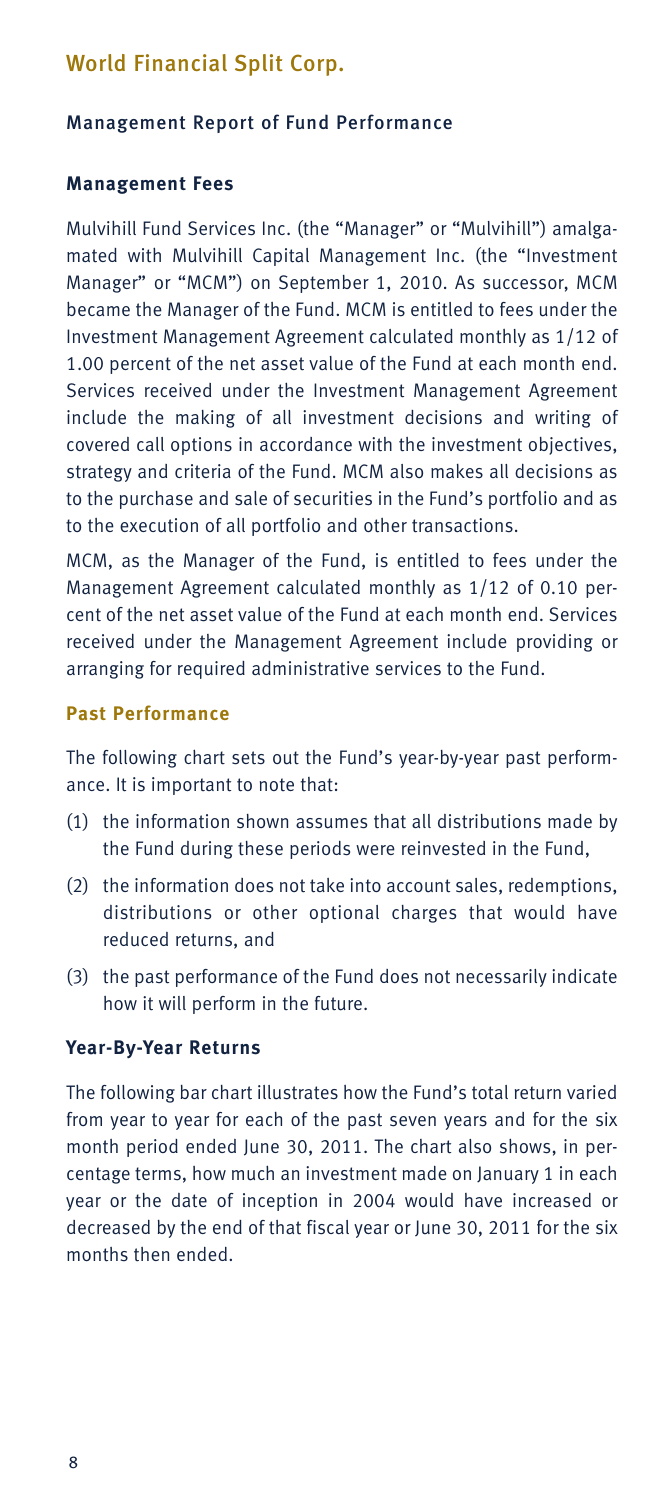

### Management Report of Fund Performance



\*For the six months ended June 30, 2011.

### **Portfolio Manager Report**

After posting strong first quarter gains, most Global financial markets weakened during the second quarter due to continued debt concerns regarding European Union countries such as Greece, Portugal, Ireland, Italy and Spain. Although a number of geopolitical concerns occurred during the period such as the horrific earthquake and tsunami in Japan, as well as increased hostilities and violence in Egypt, Libya and Syria, volatility levels as measured by the Chicago Board Options Exchange Market Volatility Index and the S&P 500 Volatility Index remained in a fairly defined range and ended the period at the lower end of the range. The Canadian economy has proved to be more robust than the economies of many of the developed world throughout the recent recession and should continue to do so, given Canada's strong fiscal position. Employment levels in Canada have returned to pre-recession levels although the rate of growth is still below normal levels. U.S. employment levels which had started to improve at the end of 2010 and the first quarter of 2011 have also weakened in the second quarter and the unemployment rate ended June 2011 near multi-year highs at 9.2 percent. After raising the benchmark overnight rate by three successive rate increases of 0.25 percent in 2010, the Bank of Canada remained on hold during the first half of 2011 due to slower than expected growth and a strong Canadian dollar which increased by 3.4 percent relative to the U.S. dollar.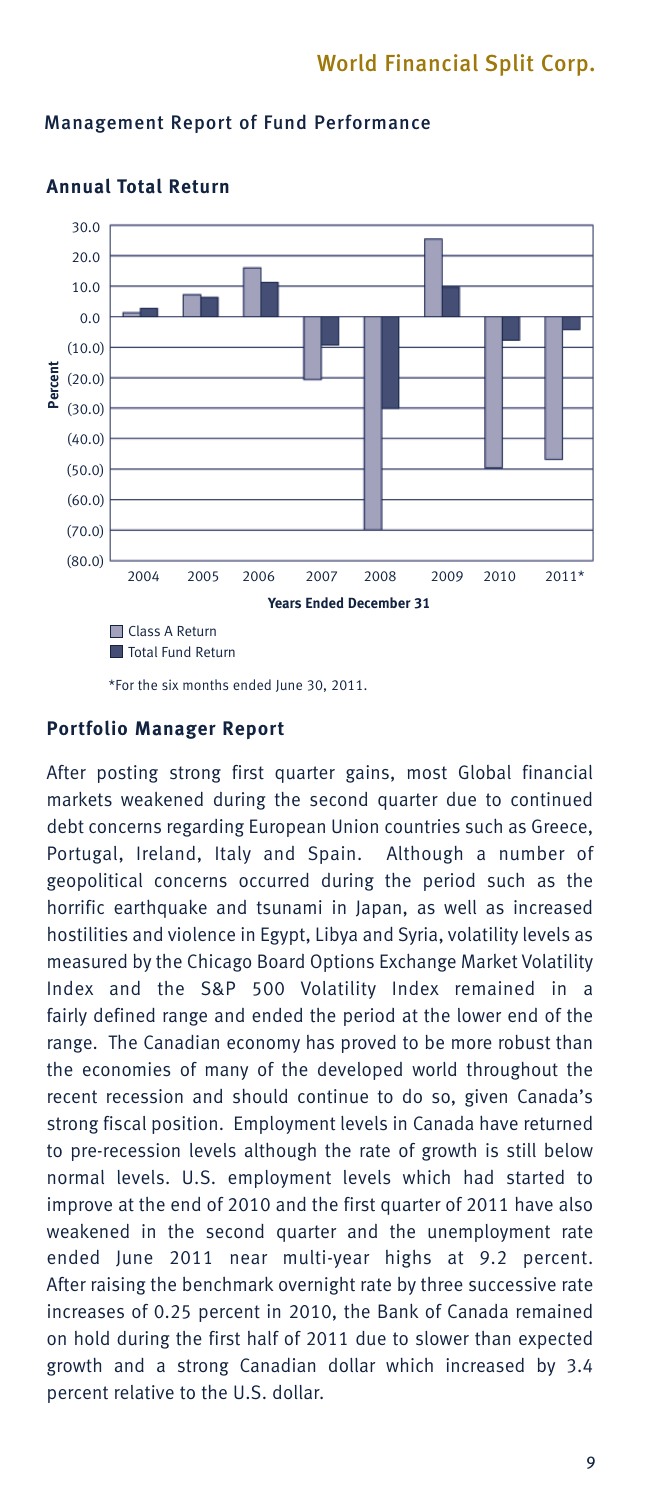### Management Report of Fund Performance

The total return for the MSCI World/Finance Index in Canadian dollar terms was negative 1.1 percent as Financials continued to underperform Global equities in the first half of 2011. The equal weighted total return of the ten largest financial services companies by market capitalization in each of Canada, the United States and the Rest of World was negative 3.9 percent in Canadian dollar terms. This is the result of the U.S. economic data suggesting the economic recovery had begun to moderate significantly, concerns regarding exposure to peripheral European sovereign debt as well as the impact of increased financial regulation. The three regions of investment for the Fund produced different total returns in Canadian dollar terms during the period. In Canada, the S&P/TSX Financial Services Index total return was 6.2 percent, in the United States, the S&P 500 Financials Index total return was negative 6.0 percent, while the International MSCI EAFE Financials Index total return was relatively flat returning 0.8 percent. In general, these returns are reflective of the strength of the economic environment in each of the regions as well as the impact of increased capital requirements for Globally Systematic Important Banks outlined in the latest Basel III consultative document.

The return of the Fund, including reinvestment of distributions, for the six month period ended June 30, 2011 was negative 4.1 percent. Year over year returns varied greatly across the names in the universe. The best performing names in the Canadian Financials were IGM Financial Inc. and the National Bank of Canada, both of which were overweight in the Fund for the majority of the period and benefitted as a result. The U.S. Financials were led by MetLife, Inc. and JPMorgan Chase & Co., even though both companies were down during the period while the International Financials were led by Deutsche Bank and Banco Santander SA.

Volatility levels for Global Financial Services companies traded in a fairly narrow range over the first half of 2011 with the exception of a brief spike in early March when the horrific earthquake in Japan occurred. The covered call writing activity has been opportunistic over the period to take advantage of higher volatility levels and as well as the general decline in prices that has occurred during the second quarter. The Fund ended June 2011 with approximately 20 percent of the portfolio subject to covered calls.

During the course of the six month period, the Fund had varying exposures to the U.S. dollar due to the investments in U.S. Financial Services equities along with international Financial Services equities through the ADR market. The U.S. dollar exposure was actively hedged back into Canadian dollars throughout the year and ended the first half of 2011 being approximately 100 percent hedged.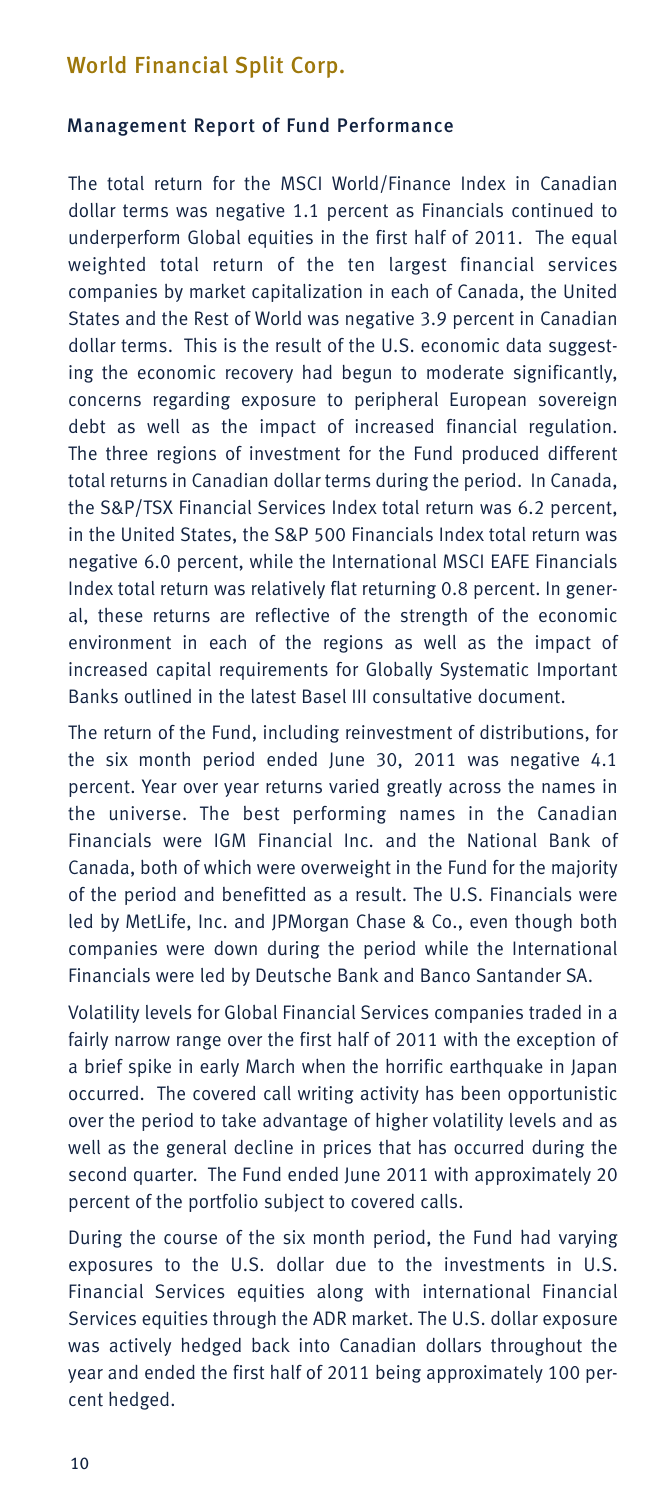### Management Report of Fund Performance

The Fund's portfolio ended 2010 with a regional asset mix of 26 percent invested Canada, 45 percent in the United States and 29 percent in the Rest of World. Although the Fund had varying exposures to the regions over the course of the period, it ended the period with the highest allocation to Canadian Financials primarily due to concerns of European sovereign debt contagion and the risk of greater exposure on European and U.S. Financials balance sheets. The Fund's portfolio ended June 30, 2011 with a regional asset mix of 40 percent invested Canada, 29 percent in the United States and 31 percent in the Rest of World.

The Global Financial Services companies demonstrated improving fundamentals and profitability in the first half of 2011 due to declining credit losses and strong capital market related revenues. Although the Global economy is expected to improve in 2011 and returns on equity should continue to recover, volatility and uncertainty will remain as the European sovereign debt crisis represents a major overhang on the sector. In the context of record low Global interest rates, the valuations of companies in the portfolio generally remain at very reasonable levels when measured by price to earnings ratios and current dividend yields which should continue to act as a major support for share prices. As Global regulatory and capital requirements become clearer in 2011, several Global Financial Services companies are likely to start returning capital to shareholders in the form of increased dividends and share repurchases. Only those companies that can demonstrate earnings power and capital strength are likely to be allowed to return capital to shareholders by the regulators.

#### **Summary of Investment Portfolio**

The composition of the portfolio may change due to ongoing portfolio transactions of the Fund. A quarterly update is available on our website at www.mulvihill.com.

### **Asset Mix**

| June 30, 2011                   | $%$ of           |
|---------------------------------|------------------|
|                                 | Net Asset Value* |
| Canada                          | 43%              |
| International                   | 33%              |
| <b>United States</b>            | 31%              |
| Cash and Short-Term Investments | $21 \%$          |
| Other Assets (Liabilities)      | $(28)\%$         |
|                                 | 100 %            |

\*The Net Asset Value excludes the Redeemable Preferred share liability.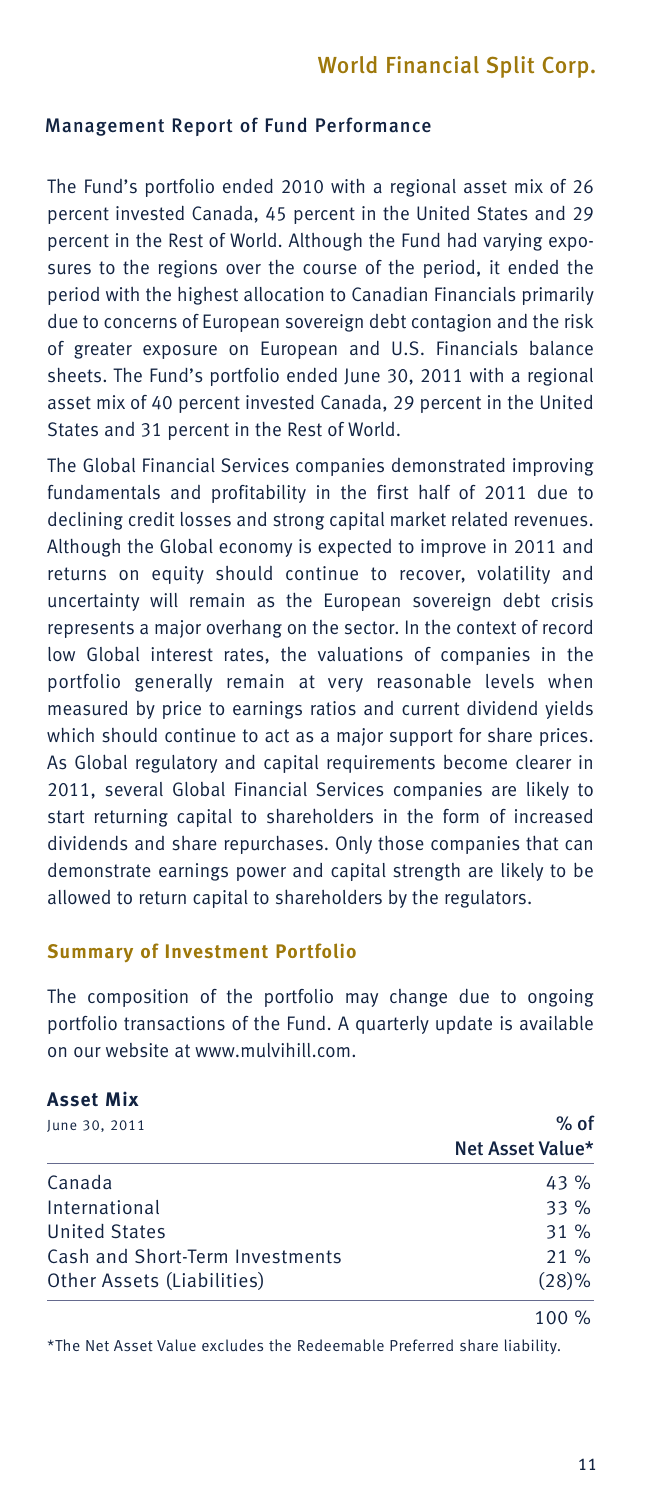### Management Report of Fund Performance

### **Portfolio Holdings**

| June 30, 2011                            | $%$ of           |  |  |  |  |
|------------------------------------------|------------------|--|--|--|--|
|                                          | Net Asset Value* |  |  |  |  |
| Cash and Short-Term Investments          | $21 \%$          |  |  |  |  |
| JPMorgan Chase & Co.                     | 9%               |  |  |  |  |
| IGM Financial Inc.                       | 7%               |  |  |  |  |
| UBS AG                                   | 7%               |  |  |  |  |
| <b>Banco Santander Chile ADR</b>         | 7%               |  |  |  |  |
| MetLife, Inc.                            | 6%               |  |  |  |  |
| <b>US Bancorp</b>                        | 6%               |  |  |  |  |
| The Bank of Nova Scotia                  | 5%               |  |  |  |  |
| Great-West Lifeco Inc.                   | 5%               |  |  |  |  |
| <b>Bank of Montreal</b>                  | 5%               |  |  |  |  |
| National Bank of Canada                  | 5%               |  |  |  |  |
| Sun Life Financial Inc.                  | 5%               |  |  |  |  |
| The Toronto-Dominion Bank                | 5%               |  |  |  |  |
| <b>Manulife Financial Corporation</b>    | 5%               |  |  |  |  |
| <b>ACE Limited</b>                       | $4\%$            |  |  |  |  |
| Mitsubishi UFJ Financial Group, Inc. ADR | $4\%$            |  |  |  |  |
| <b>Barclays PLC ADR</b>                  | $4\%$            |  |  |  |  |
| <b>Prudential PLC ADR</b>                | $4\%$            |  |  |  |  |
| Wells Fargo & Company                    | 3%               |  |  |  |  |
| The Chubb Corporation                    | 3%               |  |  |  |  |
| Public Storage, Inc.                     | 3%               |  |  |  |  |
| <b>Westpac Banking Corporation ADR</b>   | 3%               |  |  |  |  |
| Credit Suisse Group ADR                  | $1\%$            |  |  |  |  |
| <b>Banco Santander SA ADR</b>            | $1\%$            |  |  |  |  |

\*The Net Asset Value excludes the Redeemable Preferred share liability.

#### **Forward-Looking Statements**

This report may contain forward-looking statements about the Fund. Forward-looking statements include statements that are predictive in nature, that depend upon or refer to future events or conditions, or that include words such as "expects", "anticipates", "intends", "plans", "believes", "estimates" or negative versions thereof and similar expressions. In addition, any statement that may be made concerning future performance, strategies or prospects, and possible future Fund action, is also forward-looking. Forward-looking statements are based on current expectations and projections about future events and are inherently subject to, among other things, risks, uncertainties and assumptions about the Fund and economic factors.

Forward-looking statements are not guarantees of future performance, and actual events and results could differ materially from those expressed or implied in any forward-looking statements made by the Fund. Any number of important factors could contribute to any divergence between what is anticipated and what actually occurs, including, but not limited to, general economic, political and market factors, interest and foreign exchange rates, global equity and capital markets, business competition, technology change, changes in government regulations, unexpected judicial or regulatory proceedings, and catastrophic events.

The above-mentioned list of important factors is not exhaustive. You should consider these and other factors carefully before making any investment decisions and you should avoid placing undue reliance on forward-looking statements. While the Fund currently anticipates that subsequent events and developments may cause the Fund's views to change, the Fund does not undertake to update any forward-looking statements.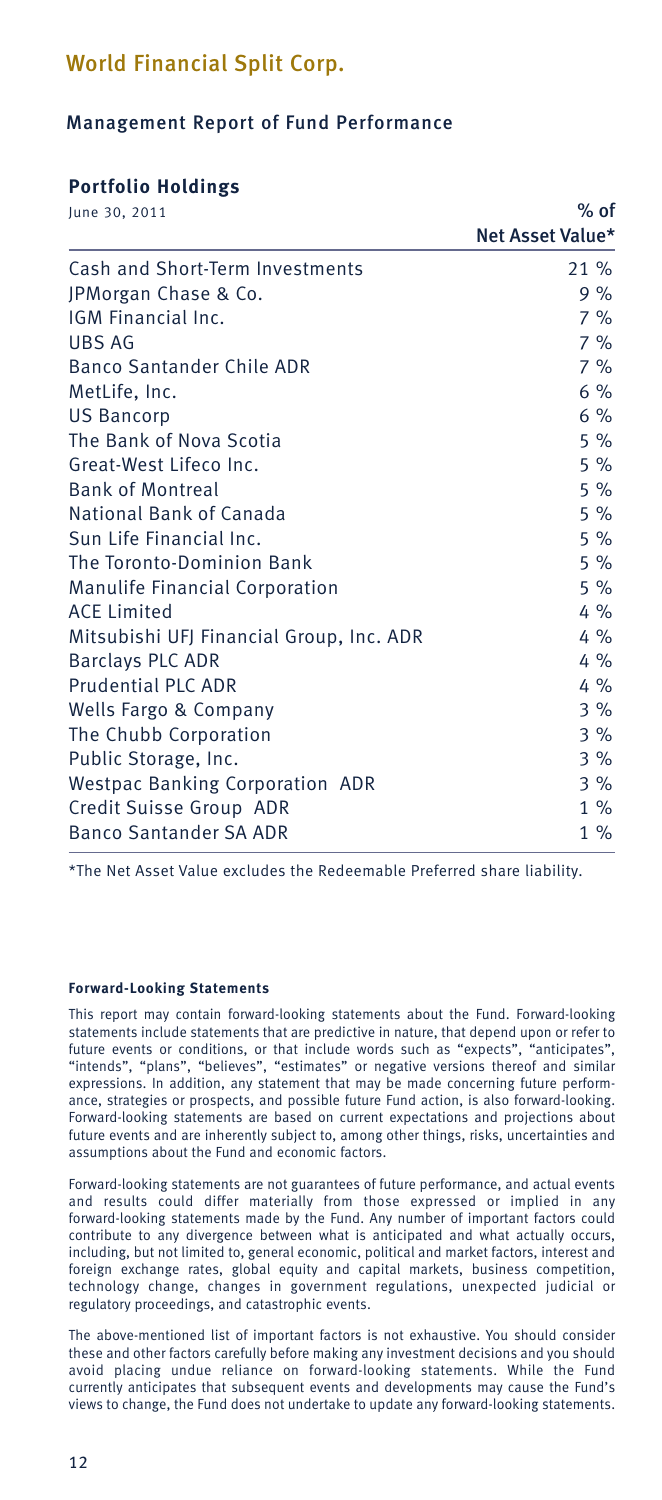### Management's Responsibility for Financial Reporting

The accompanying financial statements of World Financial Split Corp. (the "Fund") and all the information in this semi-annual report are the responsibility of the management of Mulvihill Capital Management Inc. (the "Manager") and have been approved by the Fund's Board of Directors (the "Board").

The financial statements have been prepared by management in accordance with Canadian generally accepted accounting principles and include certain amounts that are based on estimates and judgments. Management has ensured that the other financial information presented in this semi-annual report is consistent with the financial statements. The significant accounting policies which management believes are appropriate for the Fund are described in Note 3 of the annual financial statements for the year ended December 31, 2010.

The Manager is also responsible for maintaining a system of internal controls designed to provide reasonable assurance that assets are safeguarded and that accounting systems provide timely, accurate and reliable financial information.

The Audit Committee meets periodically with management and the independent auditor to discuss internal controls, the financial reporting process, various auditing and financial reporting issues, and to review the annual report, the financial statements and the independent auditor's report. Deloitte & Touche LLP, the Fund's independent auditor, has full and unrestricted access to the Audit Committee and the Board.

god Mum

John P. Mulvihill **Director** Mulvihill Capital Management Inc. Mulvihill Capital Management Inc.

August 5, 2011

 $94$  #

John D. Germain **Director**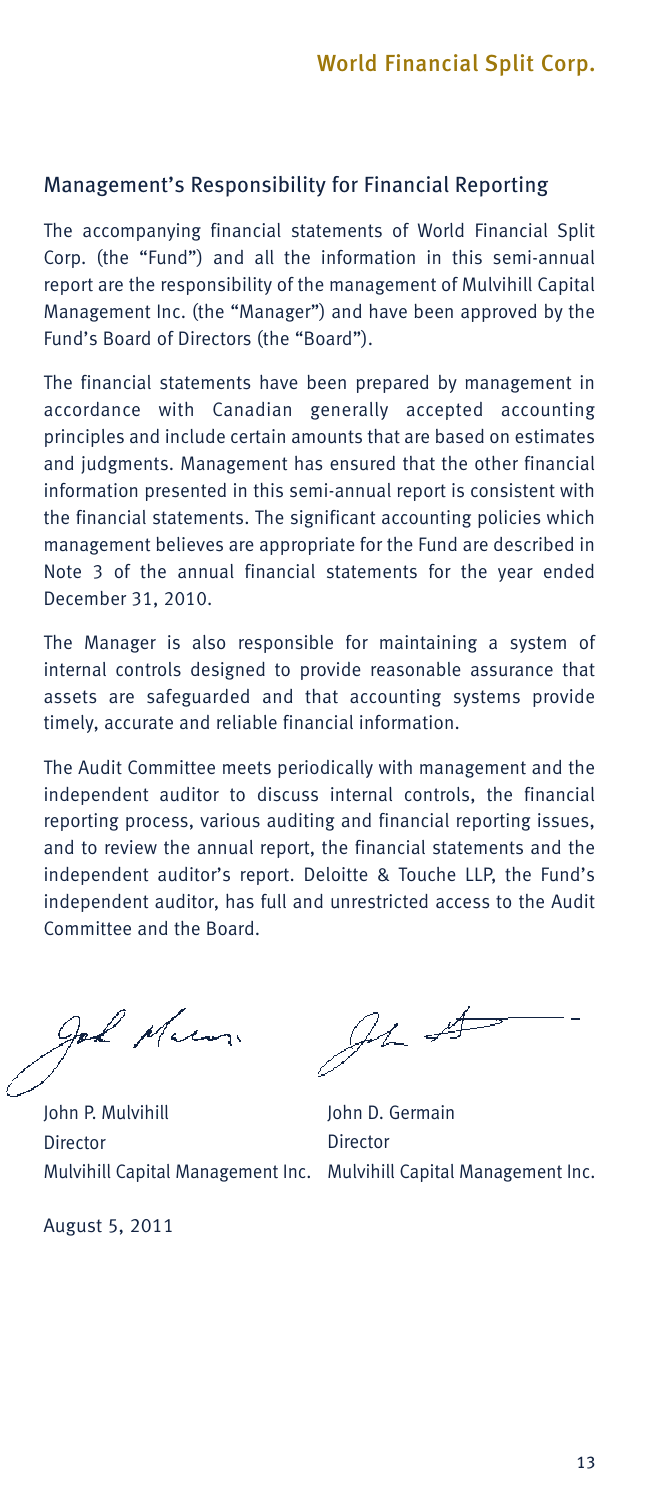### Notice to Shareholders

The Fund's independent auditor has not performed a review of these Semi-Annual Financial Statements in accordance with standards established by the Canadian Institute of Chartered Accountants.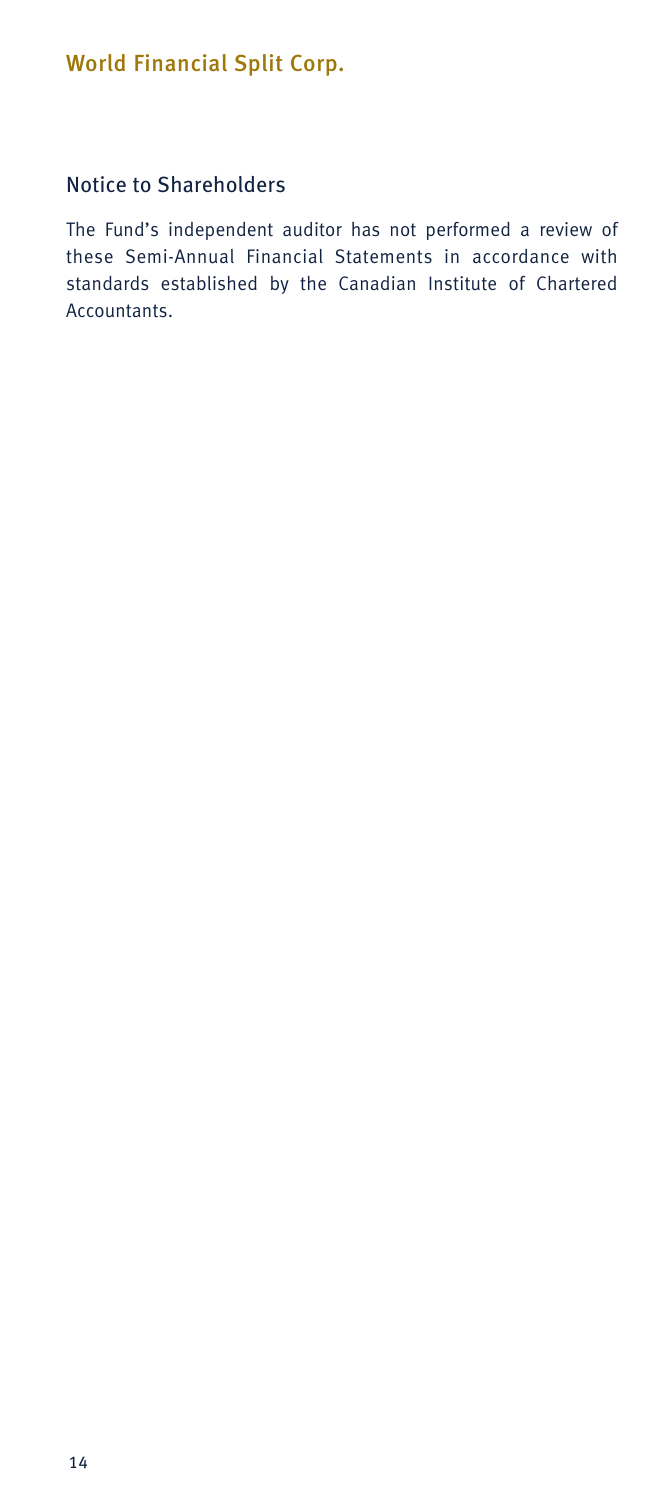### Financial Statements

### Statements of Financial Position

As at June 30, 2011 (Unaudited) and December 31, 2010 (Audited)

| <b>ASSETS</b><br>Investments at fair value<br>(cost - \$45,387,502;<br>2010 - \$63,142,083)<br>\$43,710,693<br>\$65,525,145<br>Short-term investments at fair value<br>(cost - \$8,564,997<br>2010 - \$13,316,298)<br>8,564,997<br>13,316,298<br>Cash<br>165,242<br>44,966<br>Interest receivable<br>4,561<br>2,127<br>Dividends receivable<br>297,314<br>240,402<br>Due from brokers - investments<br>25,542,950<br>1,296,529<br><b>TOTAL ASSETS</b><br>Ś.<br>Ś.<br>78,285,757<br>80,425,467<br><b>LIABILITIES</b><br>\$<br>Redemptions payable<br>S<br>36,956,765<br>1,392,395<br><b>Accrued liabilities</b><br>156,894<br>133,241<br>Accrued management fees<br>70,681<br>72,970<br>Due to brokers - investments<br>2,241,854<br>Redeemable Preferred shares<br>66,217,260<br>35,823,060<br>73,007,400<br>70,057,720<br>EQUITY<br>Class A and Class I shares<br>70,271,194<br>84,035,812<br>Deficit<br>(64,992,837)<br>(73,668,065)<br>5,278,357<br>10,367,747<br>Ś.<br>TOTAL LIABILITIES AND EQUITY<br>S.<br>78,285,757<br>80,425,467<br>Number of Units Outstanding (Note 3)<br>3,582,306<br>6,621,726<br><b>Net Assets per Unit</b><br>Ś<br><b>Preferred Share</b><br>Ś<br>10.0000<br>10.0000<br>Class A Share - Basic<br>1.4735<br>1.5657<br>Ś<br>\$<br>Net Assets per Unit (Note 4)<br>11.4735<br>11.5657<br>Ś<br>Net Assets per Class A Share - Diluted<br>n/a<br>1.4087 |  | 2011 | 2010 |
|-----------------------------------------------------------------------------------------------------------------------------------------------------------------------------------------------------------------------------------------------------------------------------------------------------------------------------------------------------------------------------------------------------------------------------------------------------------------------------------------------------------------------------------------------------------------------------------------------------------------------------------------------------------------------------------------------------------------------------------------------------------------------------------------------------------------------------------------------------------------------------------------------------------------------------------------------------------------------------------------------------------------------------------------------------------------------------------------------------------------------------------------------------------------------------------------------------------------------------------------------------------------------------------------------------------------------------------------------------------------------------------|--|------|------|
|                                                                                                                                                                                                                                                                                                                                                                                                                                                                                                                                                                                                                                                                                                                                                                                                                                                                                                                                                                                                                                                                                                                                                                                                                                                                                                                                                                                   |  |      |      |
|                                                                                                                                                                                                                                                                                                                                                                                                                                                                                                                                                                                                                                                                                                                                                                                                                                                                                                                                                                                                                                                                                                                                                                                                                                                                                                                                                                                   |  |      |      |
|                                                                                                                                                                                                                                                                                                                                                                                                                                                                                                                                                                                                                                                                                                                                                                                                                                                                                                                                                                                                                                                                                                                                                                                                                                                                                                                                                                                   |  |      |      |
|                                                                                                                                                                                                                                                                                                                                                                                                                                                                                                                                                                                                                                                                                                                                                                                                                                                                                                                                                                                                                                                                                                                                                                                                                                                                                                                                                                                   |  |      |      |
|                                                                                                                                                                                                                                                                                                                                                                                                                                                                                                                                                                                                                                                                                                                                                                                                                                                                                                                                                                                                                                                                                                                                                                                                                                                                                                                                                                                   |  |      |      |
|                                                                                                                                                                                                                                                                                                                                                                                                                                                                                                                                                                                                                                                                                                                                                                                                                                                                                                                                                                                                                                                                                                                                                                                                                                                                                                                                                                                   |  |      |      |
|                                                                                                                                                                                                                                                                                                                                                                                                                                                                                                                                                                                                                                                                                                                                                                                                                                                                                                                                                                                                                                                                                                                                                                                                                                                                                                                                                                                   |  |      |      |
|                                                                                                                                                                                                                                                                                                                                                                                                                                                                                                                                                                                                                                                                                                                                                                                                                                                                                                                                                                                                                                                                                                                                                                                                                                                                                                                                                                                   |  |      |      |
|                                                                                                                                                                                                                                                                                                                                                                                                                                                                                                                                                                                                                                                                                                                                                                                                                                                                                                                                                                                                                                                                                                                                                                                                                                                                                                                                                                                   |  |      |      |
|                                                                                                                                                                                                                                                                                                                                                                                                                                                                                                                                                                                                                                                                                                                                                                                                                                                                                                                                                                                                                                                                                                                                                                                                                                                                                                                                                                                   |  |      |      |
|                                                                                                                                                                                                                                                                                                                                                                                                                                                                                                                                                                                                                                                                                                                                                                                                                                                                                                                                                                                                                                                                                                                                                                                                                                                                                                                                                                                   |  |      |      |
|                                                                                                                                                                                                                                                                                                                                                                                                                                                                                                                                                                                                                                                                                                                                                                                                                                                                                                                                                                                                                                                                                                                                                                                                                                                                                                                                                                                   |  |      |      |
|                                                                                                                                                                                                                                                                                                                                                                                                                                                                                                                                                                                                                                                                                                                                                                                                                                                                                                                                                                                                                                                                                                                                                                                                                                                                                                                                                                                   |  |      |      |
|                                                                                                                                                                                                                                                                                                                                                                                                                                                                                                                                                                                                                                                                                                                                                                                                                                                                                                                                                                                                                                                                                                                                                                                                                                                                                                                                                                                   |  |      |      |
|                                                                                                                                                                                                                                                                                                                                                                                                                                                                                                                                                                                                                                                                                                                                                                                                                                                                                                                                                                                                                                                                                                                                                                                                                                                                                                                                                                                   |  |      |      |
|                                                                                                                                                                                                                                                                                                                                                                                                                                                                                                                                                                                                                                                                                                                                                                                                                                                                                                                                                                                                                                                                                                                                                                                                                                                                                                                                                                                   |  |      |      |
|                                                                                                                                                                                                                                                                                                                                                                                                                                                                                                                                                                                                                                                                                                                                                                                                                                                                                                                                                                                                                                                                                                                                                                                                                                                                                                                                                                                   |  |      |      |
|                                                                                                                                                                                                                                                                                                                                                                                                                                                                                                                                                                                                                                                                                                                                                                                                                                                                                                                                                                                                                                                                                                                                                                                                                                                                                                                                                                                   |  |      |      |
|                                                                                                                                                                                                                                                                                                                                                                                                                                                                                                                                                                                                                                                                                                                                                                                                                                                                                                                                                                                                                                                                                                                                                                                                                                                                                                                                                                                   |  |      |      |
|                                                                                                                                                                                                                                                                                                                                                                                                                                                                                                                                                                                                                                                                                                                                                                                                                                                                                                                                                                                                                                                                                                                                                                                                                                                                                                                                                                                   |  |      |      |
|                                                                                                                                                                                                                                                                                                                                                                                                                                                                                                                                                                                                                                                                                                                                                                                                                                                                                                                                                                                                                                                                                                                                                                                                                                                                                                                                                                                   |  |      |      |
|                                                                                                                                                                                                                                                                                                                                                                                                                                                                                                                                                                                                                                                                                                                                                                                                                                                                                                                                                                                                                                                                                                                                                                                                                                                                                                                                                                                   |  |      |      |
|                                                                                                                                                                                                                                                                                                                                                                                                                                                                                                                                                                                                                                                                                                                                                                                                                                                                                                                                                                                                                                                                                                                                                                                                                                                                                                                                                                                   |  |      |      |
|                                                                                                                                                                                                                                                                                                                                                                                                                                                                                                                                                                                                                                                                                                                                                                                                                                                                                                                                                                                                                                                                                                                                                                                                                                                                                                                                                                                   |  |      |      |
|                                                                                                                                                                                                                                                                                                                                                                                                                                                                                                                                                                                                                                                                                                                                                                                                                                                                                                                                                                                                                                                                                                                                                                                                                                                                                                                                                                                   |  |      |      |
|                                                                                                                                                                                                                                                                                                                                                                                                                                                                                                                                                                                                                                                                                                                                                                                                                                                                                                                                                                                                                                                                                                                                                                                                                                                                                                                                                                                   |  |      |      |
|                                                                                                                                                                                                                                                                                                                                                                                                                                                                                                                                                                                                                                                                                                                                                                                                                                                                                                                                                                                                                                                                                                                                                                                                                                                                                                                                                                                   |  |      |      |
|                                                                                                                                                                                                                                                                                                                                                                                                                                                                                                                                                                                                                                                                                                                                                                                                                                                                                                                                                                                                                                                                                                                                                                                                                                                                                                                                                                                   |  |      |      |
|                                                                                                                                                                                                                                                                                                                                                                                                                                                                                                                                                                                                                                                                                                                                                                                                                                                                                                                                                                                                                                                                                                                                                                                                                                                                                                                                                                                   |  |      |      |
|                                                                                                                                                                                                                                                                                                                                                                                                                                                                                                                                                                                                                                                                                                                                                                                                                                                                                                                                                                                                                                                                                                                                                                                                                                                                                                                                                                                   |  |      |      |
|                                                                                                                                                                                                                                                                                                                                                                                                                                                                                                                                                                                                                                                                                                                                                                                                                                                                                                                                                                                                                                                                                                                                                                                                                                                                                                                                                                                   |  |      |      |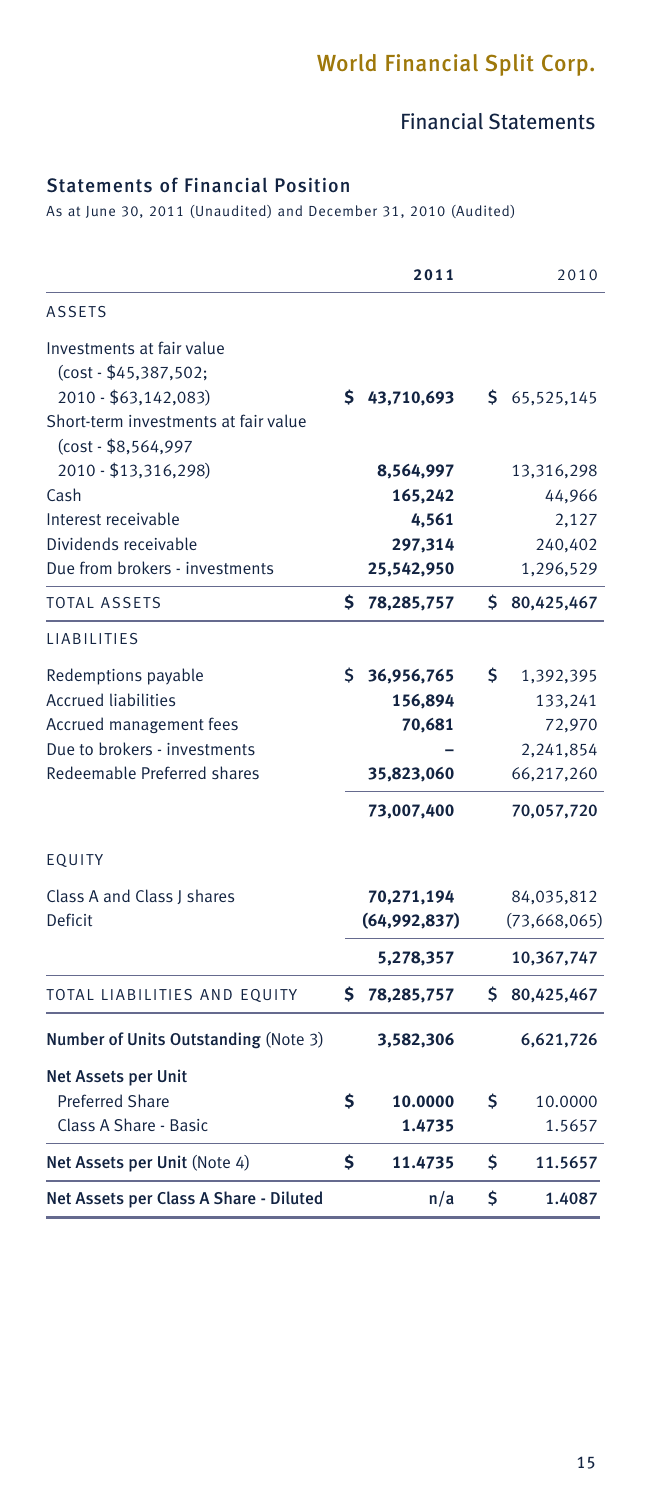# Financial Statements

### Statements of Operations and Deficit

Six months ended June 30 (Unaudited)

|                                                                                                                                                                                                                                                    | 2011                                                                                    | 2010                                                                                             |
|----------------------------------------------------------------------------------------------------------------------------------------------------------------------------------------------------------------------------------------------------|-----------------------------------------------------------------------------------------|--------------------------------------------------------------------------------------------------|
| REVENUE                                                                                                                                                                                                                                            |                                                                                         |                                                                                                  |
| \$<br>Interest, net of foreign exchange<br><b>Dividends</b>                                                                                                                                                                                        | 41,233<br>1,275,203                                                                     | \$<br>(292, 032)<br>1,210,286                                                                    |
| Withholding taxes                                                                                                                                                                                                                                  | (72, 155)<br>1,244,281                                                                  | (140, 248)<br>778,006                                                                            |
|                                                                                                                                                                                                                                                    |                                                                                         |                                                                                                  |
| Net realized gain on derivatives<br>Net realized loss on investments                                                                                                                                                                               | 3,315,772<br>(2, 337, 455)                                                              | 2,107,096<br>(7, 776, 568)                                                                       |
| <b>Total Net Realized Gain (Loss)</b>                                                                                                                                                                                                              | 978,317                                                                                 | (5,669,472)                                                                                      |
| <b>TOTAL REVENUE</b>                                                                                                                                                                                                                               | 2,222,598                                                                               | (4,891,466)                                                                                      |
| <b>EXPENSES</b>                                                                                                                                                                                                                                    |                                                                                         |                                                                                                  |
| <b>Management fees</b><br>Service fees<br>Administration and other expenses<br>Transaction fees (Note 6)<br>Custodian fees<br><b>Audit fees</b><br>Director fees<br>Independent review committee fees<br>Legal fees<br>Shareholder reporting costs | 461,978<br>16,454<br>72,222<br>242,008<br>25,812<br>16,820<br>11,390<br>4,796<br>26,091 | 545,584<br>31,425<br>95,800<br>267,837<br>28,093<br>17,226<br>10,445<br>3,173<br>5,883<br>31,128 |
| Federal and provincial sales taxes                                                                                                                                                                                                                 | 54,566                                                                                  | 34,319<br>1,070,913                                                                              |
| <b>Subtotal Expenses</b>                                                                                                                                                                                                                           | 932,137                                                                                 |                                                                                                  |
| Special resolution expense (Note 2)<br>Warrant offering costs                                                                                                                                                                                      | 132,560                                                                                 | 80,012                                                                                           |
| <b>TOTAL EXPENSES</b>                                                                                                                                                                                                                              | 1,064,697                                                                               | 1,150,925                                                                                        |
| Net Realized Income (Loss)<br><b>before Distributions</b>                                                                                                                                                                                          | 1,157,901                                                                               | (6,042,391)                                                                                      |
| Preferred share distributions                                                                                                                                                                                                                      | (1,894,296)                                                                             | (2,091,008)                                                                                      |
| <b>Net Realized Loss</b>                                                                                                                                                                                                                           | (736, 395)                                                                              | (8, 133, 399)                                                                                    |
| Net change in unrealized appreciation/<br>depreciation of short-term investments<br>Net change in unrealized appreciation/<br>depreciation of investments                                                                                          | (2, 436)<br>(4,059,871)                                                                 | 101,333<br>(11, 127, 850)                                                                        |
| <b>Total Net Change in Unrealized</b><br><b>Appreciation/Depreciation</b>                                                                                                                                                                          |                                                                                         |                                                                                                  |
| of Investments                                                                                                                                                                                                                                     | (4,062,307)                                                                             | (11, 026, 517)                                                                                   |
| NET LOSS FOR THE PERIOD<br>Ś                                                                                                                                                                                                                       | (4,798,702)                                                                             | \$ (19, 159, 916)                                                                                |
| NET LOSS PER CLASS A SHARE<br>(based on the weighted average<br>number of Class A shares outstanding<br>during the period of 7,266,403;<br>2010 - 8,143,409)<br>\$                                                                                 | (0.6604)                                                                                | \$<br>(2.3528)                                                                                   |
| <b>DEFICIT</b><br>Balance, beginning of period<br>\$<br>Net allocations on retractions<br>Net loss for the period                                                                                                                                  | (73,668,065)<br>13,473,930<br>(4,798,702)                                               | \$(88,088,191)<br>24,674,821<br>(19, 159, 916)                                                   |
| BALANCE, END OF PERIOD<br>\$                                                                                                                                                                                                                       | (64, 992, 837)                                                                          | \$ (82, 573, 286)                                                                                |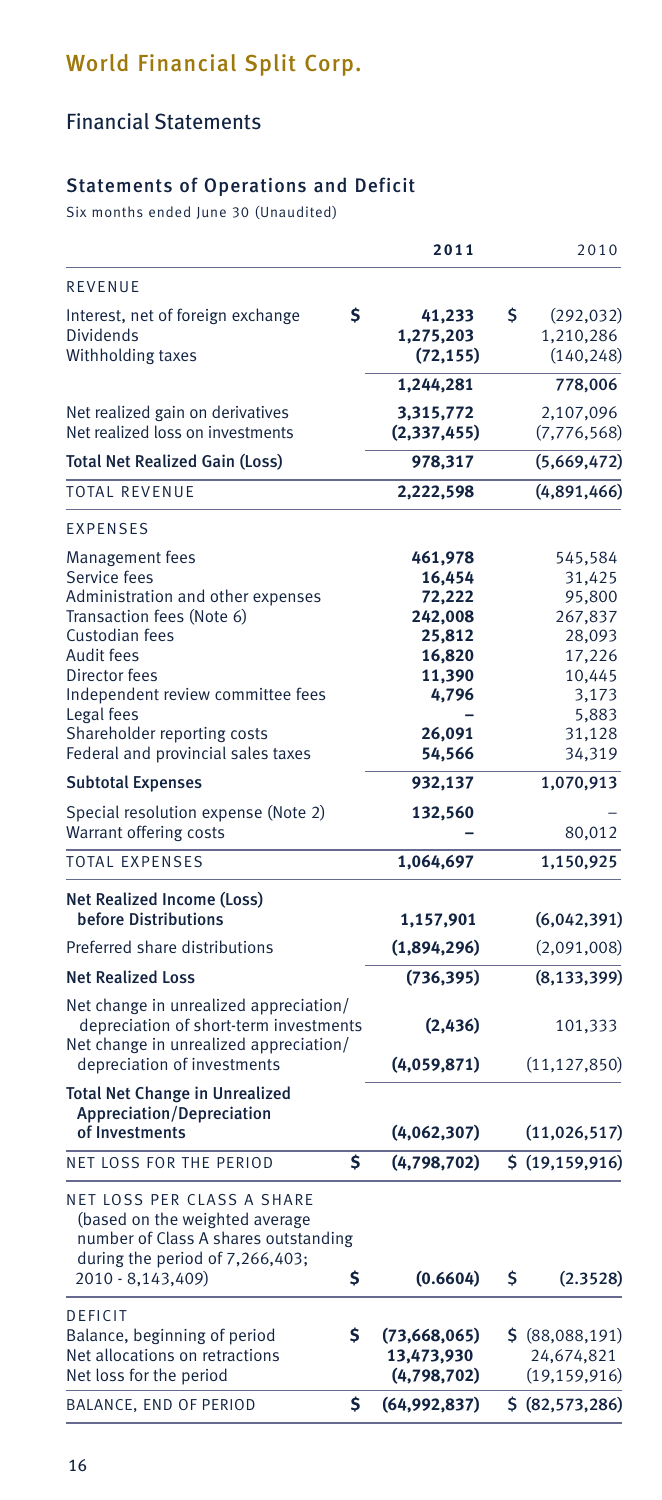# Financial Statements

### Statements of Changes in Net Assets

Six months ended June 30 (Unaudited)

|                                                                                                                             |    | 2011                           |    | 2010                           |
|-----------------------------------------------------------------------------------------------------------------------------|----|--------------------------------|----|--------------------------------|
| NET ASSETS, BEGINNING OF PERIOD \$<br>Net Realized Income (Loss) before                                                     |    | 10,367,747                     | \$ | 25,334,600                     |
| <b>Distributions</b><br><b>Class A Share Capital Transactions</b>                                                           |    | 1,157,901                      |    | (6,042,391)                    |
| Proceeds from issuance of Class A shares,<br>net of warrant exercise fees                                                   |    | 1,415,931                      |    | 2,623,958                      |
| Value for Class A shares redeemed                                                                                           |    | (1,706,619)                    |    | (3,397,348)                    |
| <b>Distributions</b>                                                                                                        |    | (290, 688)                     |    | (773, 390)                     |
| <b>Preferred Shares</b><br>Non-taxable distributions<br>Net Change in Unrealized Appreciation/                              |    | (1,894,296)                    |    | (2,091,008)                    |
| <b>Depreciation of Investments</b>                                                                                          |    | (4,062,307)                    |    | (11, 026, 517)                 |
| Changes in Net Assets during the Period                                                                                     |    | (5,089,390)                    |    | (19,933,306)                   |
| NET ASSETS, END OF PERIOD                                                                                                   | s  | 5,278,357                      | S  | 5,401,294                      |
| Statements of Cash Flows                                                                                                    |    |                                |    |                                |
| Six months ended June 30 (Unaudited)                                                                                        |    | 2011                           |    | 2010                           |
|                                                                                                                             |    |                                |    |                                |
| CASH AND SHORT-TERM INVESTMENTS,<br><b>BEGINNING OF PERIOD</b>                                                              | Ś  | 13,361,264                     | \$ | 9,663,656                      |
| Cash Flows Provided by (Used In)<br><b>Operating Activities</b>                                                             |    |                                |    |                                |
| Net Realized Income (Loss) before                                                                                           |    |                                |    |                                |
| <b>Distributions</b>                                                                                                        |    | 1,157,901                      |    | (6,042,391)                    |
| <b>Adjustments to Reconcile Net Cash</b><br>Provided by (Used in) Operating Activities<br>Purchase of investment securities |    | (127,523,296)                  |    | (102,694,229)                  |
| Proceeds from disposition of                                                                                                |    |                                |    |                                |
| investment securities<br>Net (gain)/loss on sale of investments                                                             |    | 146,256,194                    |    | 105,975,563                    |
| (including derivatives)<br>(Increase)/decrease in dividends<br>receivable, interest receivable,                             |    | (978, 317)                     |    | 5,669,472                      |
| and due from brokers - investments<br>Increase/(decrease) in accrued<br>management fees, accrued                            |    | (24, 305, 767)                 |    | (4, 171, 771)                  |
| liabilities and due to brokers                                                                                              |    |                                |    |                                |
| - investments<br>Net change in unrealized appreciation/                                                                     |    | (2,220,490)                    |    | (104, 482)                     |
| depreciation of cash and short-term                                                                                         |    |                                |    |                                |
| investments                                                                                                                 |    | (2, 436)                       |    | 101,333                        |
|                                                                                                                             |    | (8,774,112)                    |    | 4,775,886                      |
| Cash Flows Provided by (Used In)<br><b>Financing Activities</b><br>Proceeds from issuance of Units,                         |    |                                |    |                                |
| net of warrant exercise fees                                                                                                |    | 12,652,131                     |    | 11,610,118                     |
| Distributions to Preferred shares                                                                                           |    | (1,894,296)                    |    | (2,091,008)                    |
| Class A share redemptions<br>Preferred share redemptions                                                                    |    | (1, 173, 349)<br>(6, 599, 300) |    | (2, 583, 231)<br>(9, 279, 000) |
|                                                                                                                             |    | 2,985,186                      |    | (2,343,121)                    |
| Net Increase/(Decrease) in Cash                                                                                             |    |                                |    |                                |
| and Short-Term Investments                                                                                                  |    |                                |    |                                |
| <b>During the Period</b>                                                                                                    |    | (4,631,025)                    |    | (3,609,626)                    |
| CASH AND SHORT-TERM INVESTMENTS,<br>END OF PERIOD                                                                           | Ś  | 8,730,239                      | s  | 6,054,030                      |
| <b>Cash and Short-Term Investments</b>                                                                                      |    |                                |    |                                |
| comprised of:<br>Cash                                                                                                       | \$ | 165,242                        | \$ | 3,256,018                      |
| <b>Short-Term Investments</b>                                                                                               |    | 8,564,997                      |    | 2,798,012                      |
| CASH AND SHORT-TERM INVESTMENTS,<br><b>END OF PERIOD</b>                                                                    | \$ | 8,730,239                      | Ś  | 6,054,030                      |
|                                                                                                                             |    |                                |    | 17                             |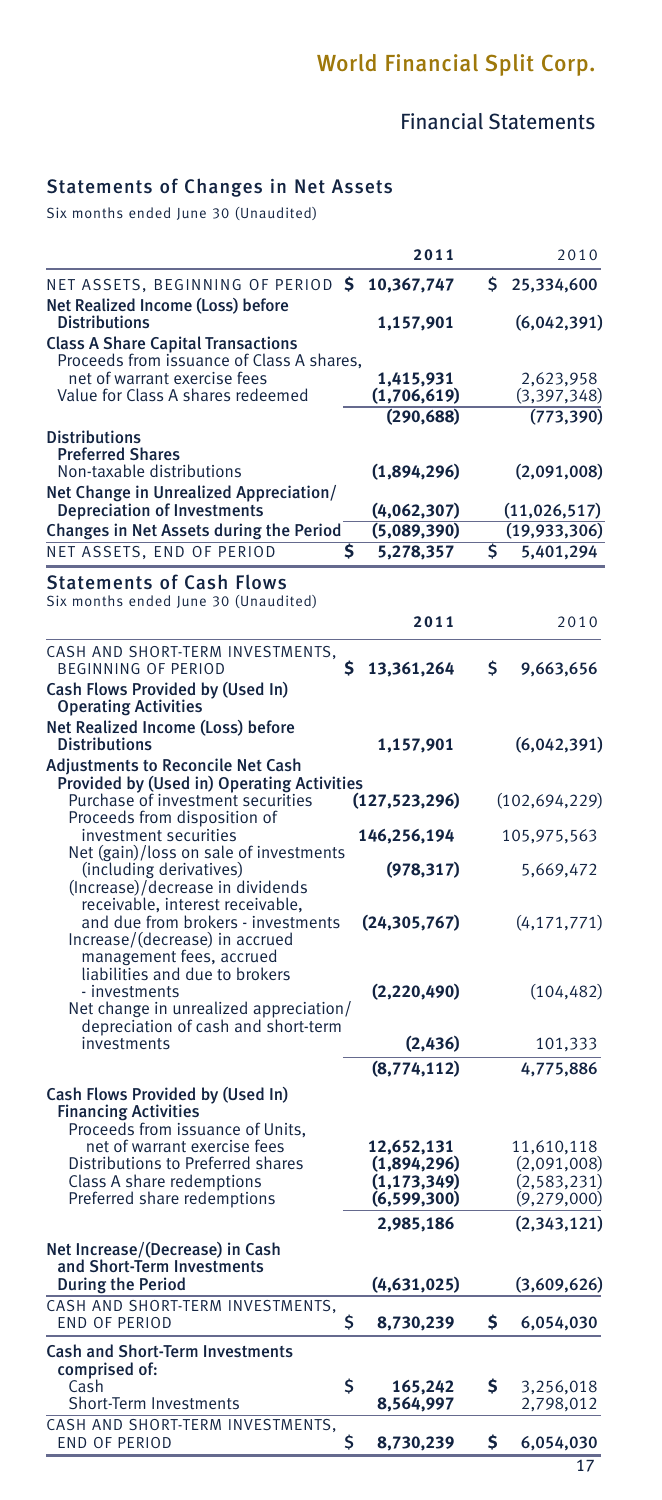# Financial Statements

### Statement of Investments

As at June 30, 2011 (Unaudited)

|                                                                                                                                                                                                                                                                                      | Par Value/<br><b>Number of Shares</b>                                                    |     | <b>Average</b><br>Cost                                                                                        |     | Fair                                                                                                          | $%$ of<br>Value Portfolio |
|--------------------------------------------------------------------------------------------------------------------------------------------------------------------------------------------------------------------------------------------------------------------------------------|------------------------------------------------------------------------------------------|-----|---------------------------------------------------------------------------------------------------------------|-----|---------------------------------------------------------------------------------------------------------------|---------------------------|
| SHORT-TERM INVESTMENTS                                                                                                                                                                                                                                                               |                                                                                          |     |                                                                                                               |     |                                                                                                               |                           |
| <b>Bankers' Acceptances</b><br>The Bank of Nova Scotia, 1.15%<br>- August 31, 2011                                                                                                                                                                                                   | 5,180,000                                                                                |     | 5,166,119                                                                                                     |     | \$5,166,119                                                                                                   | 60.2%                     |
| <b>Treasury Bills</b><br>Government of Canada, 0.93%<br>- July 7, 2011                                                                                                                                                                                                               | 3,400,000                                                                                |     | 3,398,878                                                                                                     |     | 3,398,878                                                                                                     | 39.7%                     |
|                                                                                                                                                                                                                                                                                      |                                                                                          |     | 8,564,997                                                                                                     |     | 8,564,997                                                                                                     | 99.9%                     |
| <b>Accrued Interest</b>                                                                                                                                                                                                                                                              |                                                                                          |     |                                                                                                               |     | 4,561                                                                                                         | 0.1%                      |
| TOTAL SHORT-TERM INVESTMENTS                                                                                                                                                                                                                                                         |                                                                                          | S.  | 8,564,997                                                                                                     | \$  | 8,569,558                                                                                                     | 100.0%                    |
| INVESTMENTS                                                                                                                                                                                                                                                                          |                                                                                          |     |                                                                                                               |     |                                                                                                               |                           |
| <b>Canadian Common Shares</b>                                                                                                                                                                                                                                                        |                                                                                          |     |                                                                                                               |     |                                                                                                               |                           |
| <b>Financials</b>                                                                                                                                                                                                                                                                    |                                                                                          |     |                                                                                                               |     |                                                                                                               |                           |
| <b>Bank of Montreal</b><br>Great-West Lifeco Inc.<br>IGM Financial Inc.<br><b>Manulife Financial Corporation</b><br>National Bank of Canada<br>Sun Life Financial Inc.<br>The Bank of Nova Scotia<br>The Toronto-Dominion Bank                                                       | 34,000<br>86,000<br>58,900<br>115,000<br>26,000<br>69,800<br>38,900<br>24,100            | \$  | 2,125,696<br>2,301,209<br>2,795,435<br>1,963,251<br>1,882,630<br>2,146,294<br>2,173,949<br>1,979,001          |     | \$2,083,520<br>2,188,700<br>2,975,039<br>1,958,450<br>2,031,380<br>2,022,106<br>2,256,589<br>1,970,898        |                           |
| <b>Total Financials</b>                                                                                                                                                                                                                                                              |                                                                                          |     | 17,367,465                                                                                                    |     | 17,486,682                                                                                                    | 40.0%                     |
| <b>Total Canadian Common Shares</b>                                                                                                                                                                                                                                                  |                                                                                          |     | \$17,367,465                                                                                                  |     | \$17,486,682                                                                                                  | 40.0%                     |
| <b>Non-North American Common Shares</b>                                                                                                                                                                                                                                              |                                                                                          |     |                                                                                                               |     |                                                                                                               |                           |
| <b>Financials</b>                                                                                                                                                                                                                                                                    |                                                                                          |     |                                                                                                               |     |                                                                                                               |                           |
| <b>ACE Limited</b><br><b>Banco Santander Chile ADR</b><br><b>Banco Santander SA ADR</b><br><b>Barclays PLC ADR</b><br>Credit Suisse Group ADR<br>Mitsubishi UFJ Financial<br>Group, Inc. ADR<br><b>Prudential PLC ADR</b><br><b>UBS AG</b><br><b>Westpac Banking Corporation ADR</b> | 28,000<br>29,000<br>38,000<br>95,000<br>13,000<br>326,100<br>64,000<br>150,000<br>11,200 | s   | 1,771,210<br>2,506,803<br>430,201<br>1,949,781<br>544,092<br>1,531,084<br>1,468,806<br>2,672,931<br>1,363,100 | s   | 1,778,104<br>2,621,912<br>422,116<br>1,506,379<br>489,432<br>1,520,096<br>1,429,278<br>2,643,414<br>1,297,205 |                           |
| <b>Total Financials</b>                                                                                                                                                                                                                                                              |                                                                                          |     | 14,238,008                                                                                                    |     | 13,707,936                                                                                                    | 31.4%                     |
| Total Non-North American Common Shares \$ 14,238,008                                                                                                                                                                                                                                 |                                                                                          |     |                                                                                                               |     | \$13,707,936                                                                                                  | 31.4%                     |
| <b>United States Common Shares</b>                                                                                                                                                                                                                                                   |                                                                                          |     |                                                                                                               |     |                                                                                                               |                           |
| Financials<br>JPMorgan Chase & Co.<br>MetLife, Inc.<br>Public Storage, Inc.<br>The Chubb Corporation<br><b>US Bancorp</b><br>Wells Fargo & Company                                                                                                                                   | 89,500<br>60,000<br>12,000<br>22,000<br>103,000<br>50,000                                | \$. | 4,115,684<br>2,628,580<br>1,354,621<br>1,387,432<br>2,522,784<br>1,614,100                                    | \$. | 3,533,668<br>2,539,183<br>1,319,912<br>1,329,351<br>2,534,840<br>1,353,555                                    |                           |
| <b>Total Financials</b>                                                                                                                                                                                                                                                              |                                                                                          |     | 13,623,201                                                                                                    |     | 12,610,509                                                                                                    | 28.8%                     |
| <b>Total United States Common Shares</b>                                                                                                                                                                                                                                             |                                                                                          |     | \$13,623,201                                                                                                  |     | \$12,610,509                                                                                                  | 28.8%                     |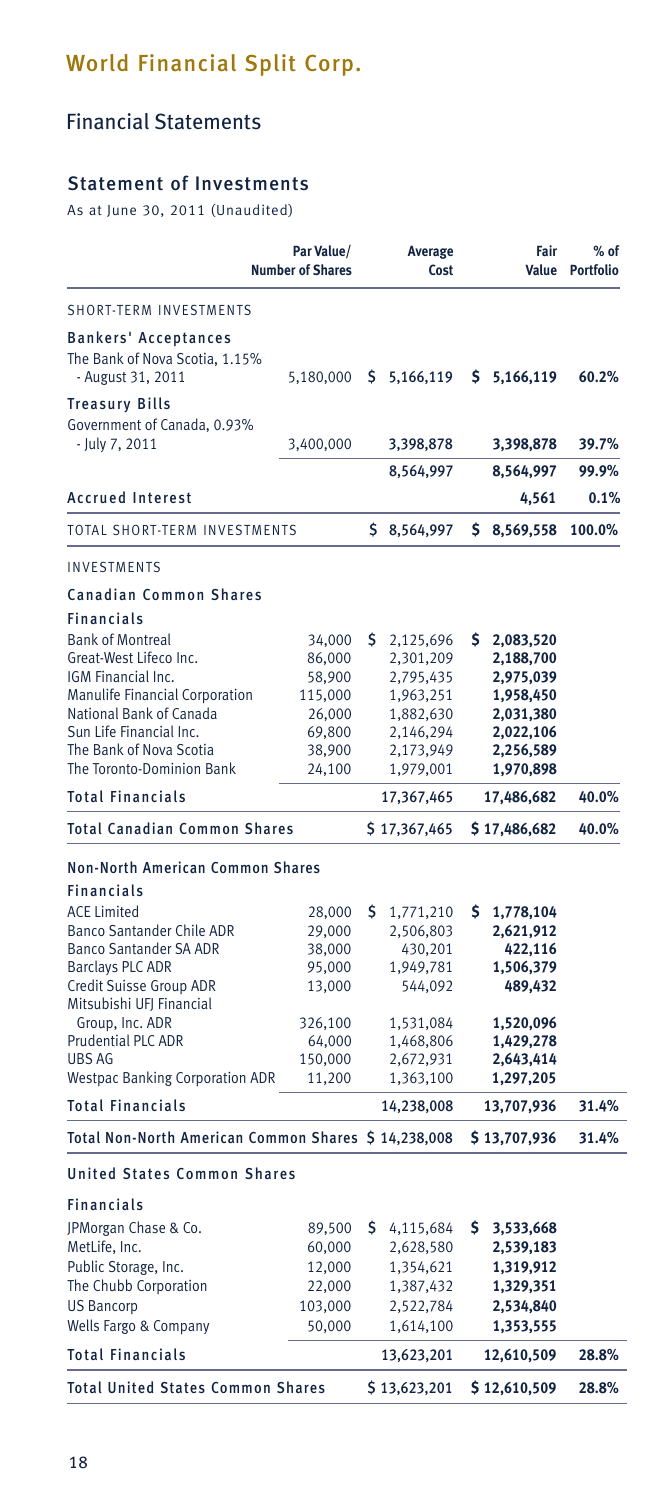# Financial Statements

### Statement of Investments

As at June 30, 2011 (Unaudited)

|                                                                                                                     | <b>Number</b><br>of Contracts | <b>Average Cost/</b><br><b>Proceeds</b> |    | Fair<br>Value                    | $%$ of<br><b>Portfolio</b> |
|---------------------------------------------------------------------------------------------------------------------|-------------------------------|-----------------------------------------|----|----------------------------------|----------------------------|
| <b>Forward Exchange Contracts</b>                                                                                   |                               |                                         |    |                                  |                            |
| Sold USD \$4,800,000, Bought CAD                                                                                    |                               |                                         |    |                                  |                            |
| \$4,671,840 @ 1.02743 - July 13, 2011                                                                               |                               |                                         | \$ | 37,772                           |                            |
| Sold USD \$6,100,000, Bought CAD                                                                                    |                               |                                         |    |                                  |                            |
| \$5,816,655 @ 1.04871 - July 13, 2011                                                                               |                               |                                         |    | (72, 384)                        |                            |
| Sold USD \$10,900,000, Bought CAD                                                                                   |                               |                                         |    |                                  |                            |
| \$10,390,970 @ 1.04899 - July 27, 2011                                                                              |                               |                                         |    | (135, 794)                       |                            |
| Sold USD \$11,600,000, Bought CAD                                                                                   |                               |                                         |    |                                  |                            |
| \$11,312,320 @ 1.02543 - August 10, 2011                                                                            |                               |                                         |    | 104,974                          |                            |
| Sold USD \$950,000, Bought CAD<br>\$932,805 @ 1.01843 - August 24, 2011                                             |                               |                                         |    |                                  |                            |
| Sold USD \$10,300,000, Bought CAD                                                                                   |                               |                                         |    | 14,598                           |                            |
| \$10,014,175 @ 1.02854 - August 24, 2011                                                                            |                               |                                         |    | 59,152                           |                            |
|                                                                                                                     |                               |                                         |    |                                  |                            |
| Total Forward Exchange Contracts                                                                                    |                               |                                         | Ś  | 8,318                            | $0.0\%$                    |
| Options                                                                                                             |                               |                                         |    |                                  |                            |
| <b>Written Covered Call Options</b>                                                                                 |                               |                                         |    |                                  |                            |
| (100 shares per contract)                                                                                           |                               |                                         |    |                                  |                            |
| <b>Banco Santander SA ADR</b>                                                                                       |                               |                                         |    |                                  |                            |
| - July 2011 @ \$90                                                                                                  | $(290)$ \$                    | $(52,600)$ \$                           |    | (118, 948)                       |                            |
| JPMorgan Chase & Co.                                                                                                |                               |                                         |    |                                  |                            |
| - July 2011 @ \$40                                                                                                  | (600)                         | (80, 328)                               |    | (82, 171)                        |                            |
| <b>Manulife Financial Corporation</b>                                                                               |                               |                                         |    |                                  |                            |
| - July 2011 @ \$16                                                                                                  | (420)                         | (21,000)                                |    | (45, 374)                        |                            |
| Mitsubishi UFJ Financial Group, Inc. ADR                                                                            |                               |                                         |    |                                  |                            |
| - July 2011 @ \$5                                                                                                   | (1, 150)                      | (10, 027)                               |    | (28, 524)                        |                            |
| US Bancorp - July 2011 @ \$24                                                                                       | (935)                         | (53, 506)                               |    | (112, 519)                       |                            |
| <b>Total Written Covered Call Options</b>                                                                           |                               | (217, 461)                              |    | (387, 536)                       | (0.9)%                     |
| <b>Purchased Put Options</b><br>(100 shares per contract)<br>iShares S&P/TSX Capped<br><b>Financials Index Fund</b> |                               |                                         |    |                                  |                            |
| - August 2011 @ \$24<br><b>Financial Select Sector SPDR Fund</b>                                                    | 1,628                         | 153,688                                 |    | 94,679                           |                            |
| - September 2011 @ \$15                                                                                             | 4,000                         | 260,616                                 |    | 190,105                          |                            |
| <b>Total Purchased Put Options</b>                                                                                  |                               | 414,304                                 |    | 284,784                          | 0.7%                       |
| Total Options                                                                                                       |                               | \$<br>196,843 \$                        |    | (102, 752)                       | (0.2)%                     |
| Adjustment for transaction fees                                                                                     |                               | (38, 015)                               |    |                                  |                            |
| TOTAL INVESTMENTS                                                                                                   |                               |                                         |    | \$45,387,502 \$43,710,693 100.0% |                            |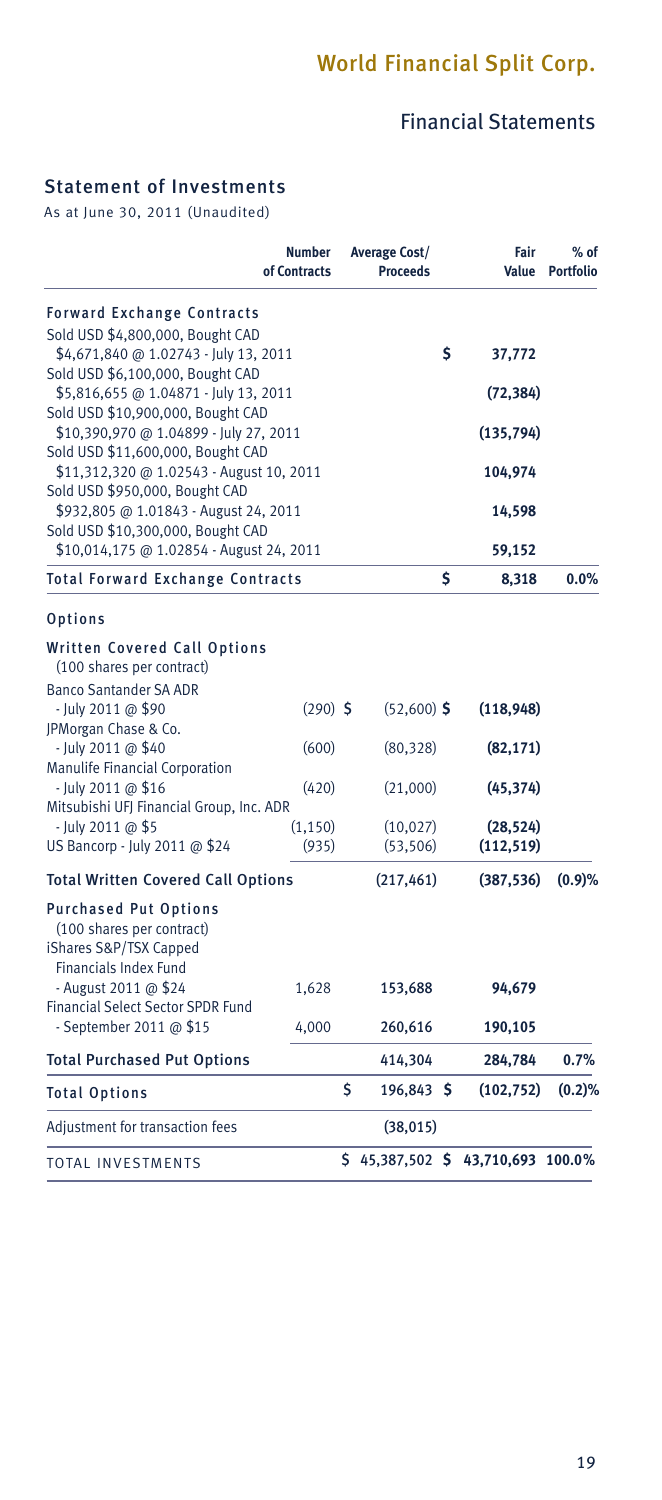#### Notes to Financial Statements June 30, 2011

### 1. Basis of Presentation

The semi-annual financial statements for the Fund have been prepared in accordance with Canadian generally accepted accounting principles ("GAAP"). However, not all disclosures required by GAAP for annual financial statements have been presented and, accordingly, these semi-annual financial statements should be read in conjunction with the most recently prepared annual financial statements for the year ended December 31, 2010.

These semi-annual financial statements follow the same accounting policies and method of application as the most recent audited financial statements for the year ended December 31, 2010.

#### 2. Reorganization

On May 31, 2011, holders of Class A shares and Preferred shares approved a proposal to extend the term of the Fund for seven years beyond the scheduled termination date of June 30, 2011. As part of the extension of the Fund, the Fund also made other changes, including: (i) automatically extend the Fund for successive sevenyear terms after June 30, 2018 and allow shareholders to retract their Class A Shares or Preferred Shares at net asset value ("NAV") prior to any such additional extension; (ii) allow the Fund to calculate a diluted NAV per Unit (a "Unit" being considered to consist of one Class A Share and one Preferred Share) and calculate and pay retraction prices in respect of the Class A Shares and Preferred Shares based on the diluted NAV per Unit if warrants of the Fund are outstanding; and (iii) change the monthly retraction prices for the Class A Shares and the Preferred Shares so that they are calculated by reference to market price in addition to NAV and change the notice period and payment period for the exercise of such rights and the payment of the retraction amount relating thereto.

### 3. Class A Share Consolidation

On June 24, 2011, the Fund announced a Class A share consolidation ratio of 0.562426082 new Class A shares for each Class A share held, effective the opening of trading on July 4, 2011. The total value of a shareholder's investment did not change; however, the number of Class A shares reflected in the shareholder's account declined and the net asset value per share increased proportionately.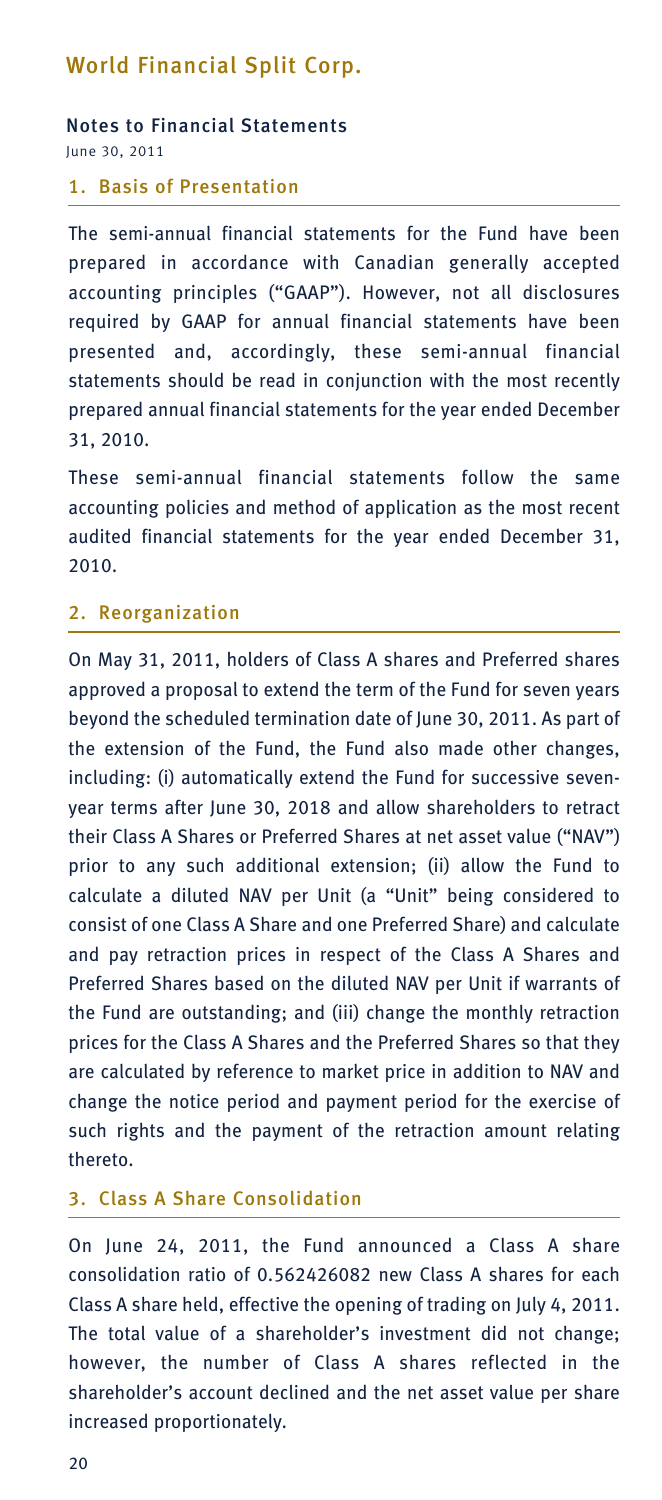### Notes to Financial Statements June 30, 2011

### 4. Net Asset Value

The net asset value of the Fund is calculated using the fair value of investments at the close or last trade price. The net assets per Unit is calculated using the fair value of investments at the closing bid price. The net assets per Unit for financial reporting purposes and net asset value per Unit for pricing purposes will not be the same due to the use of different valuation techniques.

The difference between the net asset value per Unit for pricing purposes and the net assets per Unit reflected in the financial statements is as follows:

|                                               | <b>June 30,</b> | Dec. 31,  |
|-----------------------------------------------|-----------------|-----------|
|                                               | 2011            | 2010      |
| Net Asset Value (for pricing purposes)        | \$11,4834       | \$11,5703 |
| <b>Difference</b>                             | (0.0099)        | (0.0046)  |
| Net Assets (for financial statement purposes) | \$11,4735       | \$11.5657 |

#### 5. Warrants

The Fund issued 6,994,526 warrants to Class A shareholders of record outstanding at the close of business on August 23, 2010. All Class A shareholders as of the record date received warrants on a basis of one warrant for each share held. Each warrant entitled the shareholder thereof to acquire one Unit upon payment of \$11.43 on or before January 17, 2011. During the period, 1,123,620 warrants were exercised for gross proceeds of \$12,842,977 and the Fund incurred \$190,845 in warrant exercise fees.

#### 6. Transaction Fees

Total transaction fees paid during the six month period ended June 30, 2011 in connection with portfolio transactions were \$242,008 (June 30, 2010 - \$267,837). Of this amount \$59,386 (June 30, 2010 - \$77,022) was directed to cover payment of research services provided to the Investment Manager.

#### 7. Financial Instruments and Risk Management

The various types of risks associated with financial instruments and the related risk management practices employed by the Fund remain unchanged from the prior year and are described in Note 10 of the annual financial statements for the year ended December 31, 2010.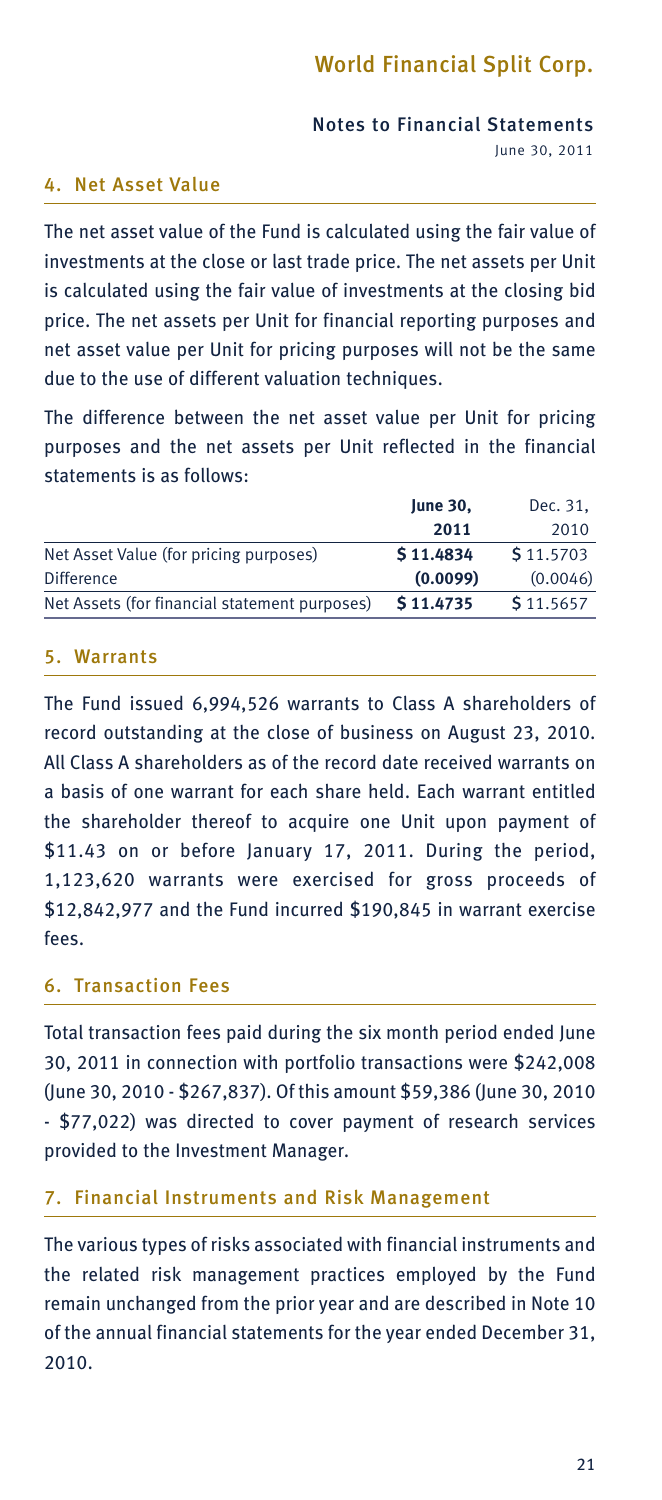### Notes to Financial Statements

June 30, 2011

The following is a summary of the inputs used as of June 30, 2011 in valuing the Fund's investments and derivatives carried at fair value:

|                                                   |   | Quoted prices in active<br>markets for identical<br>assets (Level 1) |   | Significant other<br>observable<br>inputs (Level 2) |    | <b>Significant</b><br>unobservable<br>inputs (Level 3) | Total        |
|---------------------------------------------------|---|----------------------------------------------------------------------|---|-----------------------------------------------------|----|--------------------------------------------------------|--------------|
| <b>Short-Term Investments</b>                     | Ś |                                                                      | S | 8,569,558 \$                                        |    | S                                                      | 8,569,558    |
| <b>Canadian Common Shares</b>                     |   | 17.486.682                                                           |   |                                                     |    |                                                        | \$17,486,682 |
| <b>Non-North American</b><br><b>Common Shares</b> |   | 13,707,936                                                           |   |                                                     |    |                                                        | \$13,707,936 |
| <b>United States</b><br><b>Common Shares</b>      |   | 12,610,509                                                           |   |                                                     |    |                                                        | \$12,610,509 |
| <b>Forward Exchange Contracts</b>                 |   |                                                                      |   | 8,318                                               |    | Ŝ                                                      | 8,318        |
| <b>Options</b>                                    |   | (137, 840)                                                           |   | 35,088                                              |    | S                                                      | (102, 752)   |
| <b>Total Investments</b>                          | Ś | 43,667,287                                                           | Ś | 8.612.964                                           | -S | S                                                      | 52.280.251   |

The following is a summary of the inputs used as of December 31, 2010 in valuing the Fund's investments and derivatives carried at fair value:

|                                                   |   | Quoted prices in active<br>markets for identical<br>assets (Level 1) | Significant other<br>observable<br>inputs (Level 2) | <b>Significant</b><br>unobservable<br>inputs (Level 3) | <b>Total</b> |
|---------------------------------------------------|---|----------------------------------------------------------------------|-----------------------------------------------------|--------------------------------------------------------|--------------|
| <b>Short-Term Investments</b>                     | Ś |                                                                      | $$13,318,425$ \$                                    |                                                        | \$13,318,425 |
| <b>Canadian Common Shares</b>                     |   | 16,640,686                                                           |                                                     |                                                        | \$16,640,686 |
| <b>Non-North American</b><br><b>Common Shares</b> |   | 19,182,946                                                           |                                                     |                                                        | \$19,182,946 |
| <b>United States</b><br><b>Common Shares</b>      |   | 29,237,902                                                           |                                                     |                                                        | \$29,237,902 |
| <b>Forward Exchange Contracts</b>                 |   |                                                                      | 1,112,478                                           | S                                                      | 1,112,478    |
| <b>Options</b>                                    |   | (175, 802)                                                           | (473,065)                                           | S                                                      | (648, 867)   |
| <b>Total Investments</b>                          | S |                                                                      | 64,885,732 \$ 13,957,838                            | s                                                      | 78,843,570   |

There were no transfers between Level 1 and Level 2 during the six months ended June 30, 2011 and during the year ended December 31, 2010.

### Other Price Risk

Approximately 107 percent (December 31, 2010 - 85 percent) of the Fund's net assets, excluding the Redeemable Preferred share liability, held at June 30, 2011 were publicly traded equities. If equity prices on the exchange increased or decreased by 10 percent as at June 30, 2011, the net assets, excluding the Redeemable Preferred share liability, of the Fund would have increased or decreased by \$4.4M (December 31, 2010 - \$6.5M) respectively or 10.7 percent (December 31, 2010 - 8.5 percent) of the net assets, excluding the Redeemable Preferred share liability, all other factors remaining constant. In practice, actual trading results may differ and the difference could be material.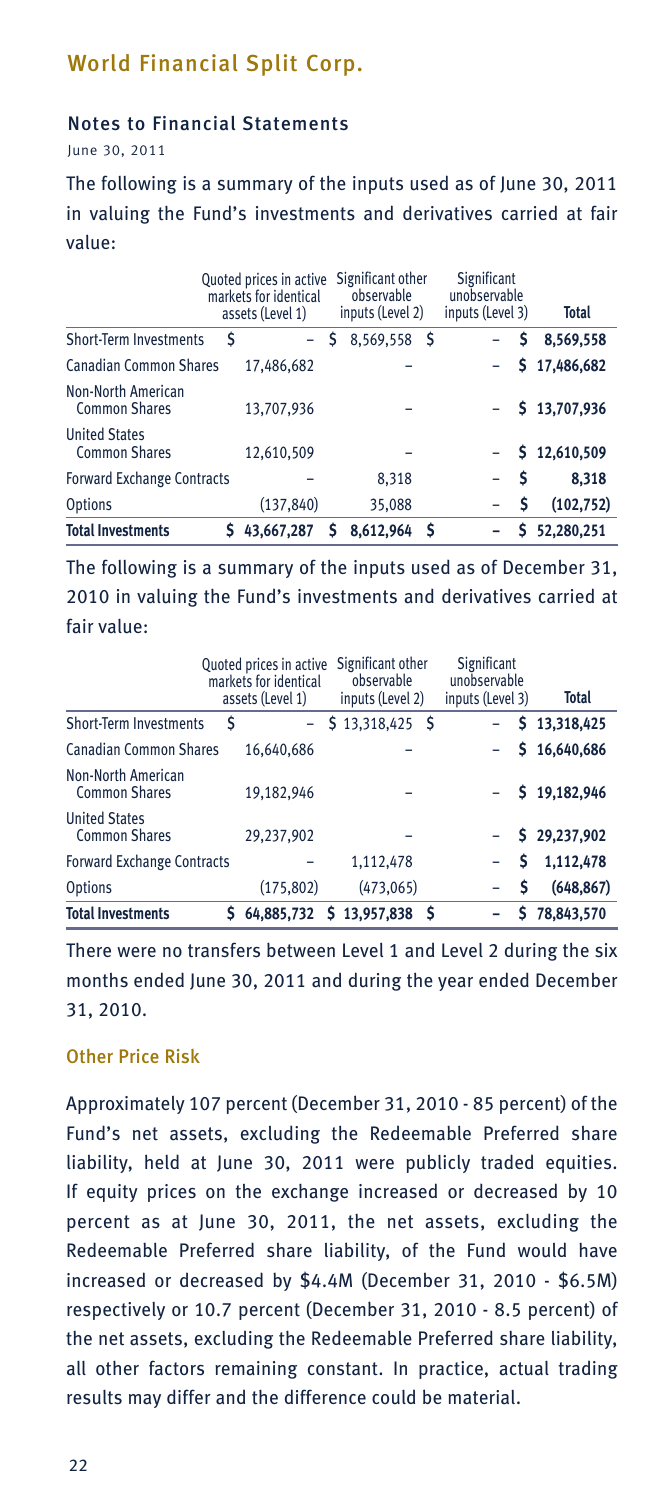Notes to Financial Statements June 30, 2011

### Currency Risk

Approximately 107 percent (December 31, 2010 - 67 percent) of the Fund's net assets, excluding the Redeemable Preferred share liability, held at June 30, 2011 were held in securities denominated in U.S. currency. This risk is mitigated by the Fund through the use of forward currency contracts. At June 30, 2011, the Fund had minimal currency risk as a result of its investment in forward currency contracts. If the Canadian dollar strengthened or weakened by 1 percent in relation to the U.S. currency, the net assets, excluding the Redeemable Preferred share liability, of the Fund would have decreased or increased, by approximately \$10,000 respectively or 0.0 percent of the net assets, excluding the Redeemable Preferred share liability, with all other factors remaining constant. At December 31, 2010, the Fund had no currency risk as a result of its investment in foreign currency contracts.

### Credit Risk

The following are the credit ratings for the counterparties to derivative financial instruments that the Fund dealt with during the current period and prior year based on Standard & Poor's credit ratings as of June 30, 2011 and December 31, 2010:

| <b>Dealer</b>                    | Long-Term Local<br><b>Currency Rating</b> | <b>Short-Term Local</b><br><b>Currency Rating</b> |  |
|----------------------------------|-------------------------------------------|---------------------------------------------------|--|
| <b>Canadian Dollar</b>           |                                           |                                                   |  |
| <b>Bank of Montreal</b>          | A+                                        | $A-1$                                             |  |
| <b>Canadian Imperial Bank</b>    |                                           |                                                   |  |
| of Commerce                      | A+                                        | $A-1$                                             |  |
| Citigroup Inc.                   | А                                         | $A-1$                                             |  |
| National Bank of Canada          | A                                         | $A-1$                                             |  |
| Royal Bank of Canada             | AA-                                       | $A - 1 +$                                         |  |
| <b>The Toronto-Dominion Bank</b> | AA-                                       | $A - 1 +$                                         |  |
| <b>U.S. Dollar</b>               |                                           |                                                   |  |
| <b>Bank of Montreal</b>          | A+                                        | $A-1$                                             |  |
| <b>Canadian Imperial Bank</b>    |                                           |                                                   |  |
| of Commerce                      | A+                                        | $A-1$                                             |  |
| Citigroup Inc.                   | А                                         | $A-1$                                             |  |
| <b>Royal Bank of Canada</b>      | AA-                                       | $A - 1 +$                                         |  |
| <b>The Toronto-Dominion Bank</b> | AA-                                       | $A - 1 +$                                         |  |
| <b>UBS AG</b>                    | A+                                        | A-1                                               |  |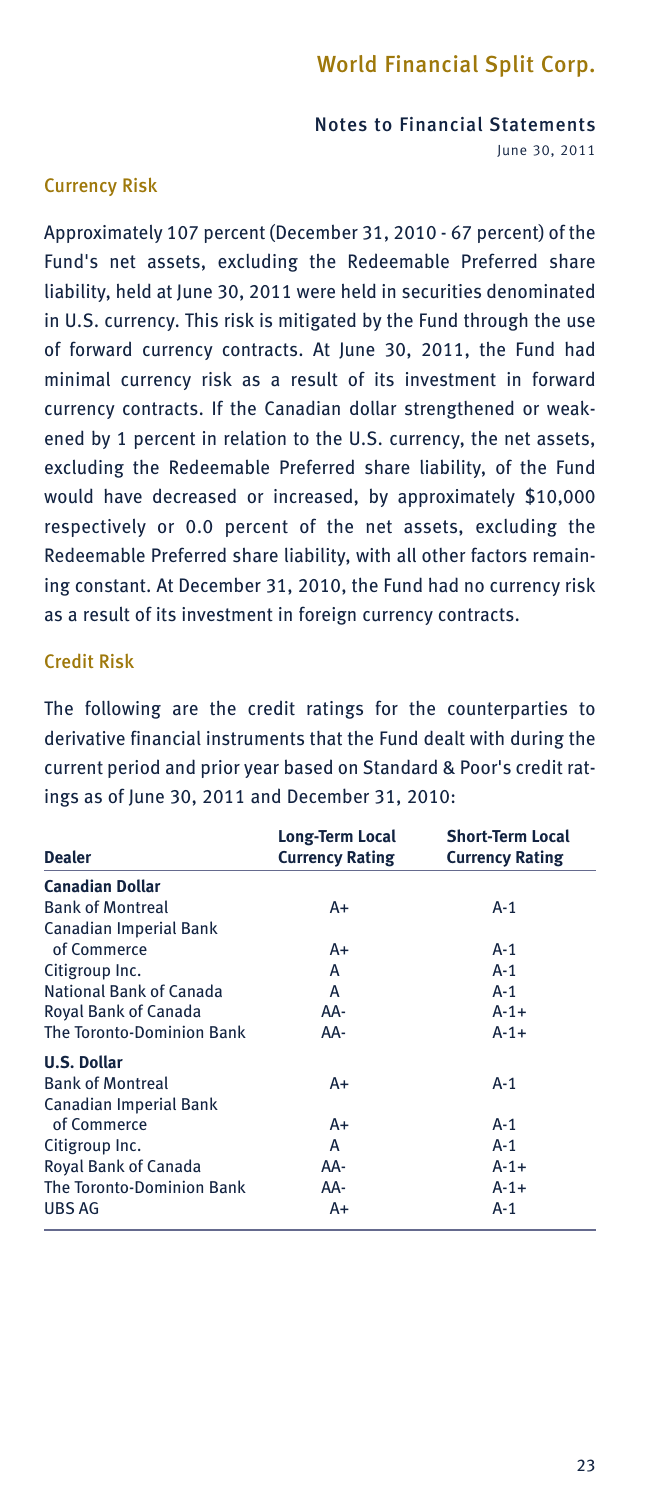### Notes to Financial Statements

June 30, 2011

The following are the credit ratings for short-term investments held by the Fund based on Standard & Poor's credit ratings as of June 30, 2011:

| <b>Type of Short-Term</b>   | % of Short-Term |                    |
|-----------------------------|-----------------|--------------------|
| Investment                  | Rating          | <b>Investments</b> |
| <b>Bankers' Acceptances</b> | $A - 1 +$       | 60%                |
| <b>Government of Canada</b> |                 |                    |
| <b>Treasury Bills</b>       | AAA             | 40%                |
| Total                       |                 | 100%               |

The following are the credit ratings for short-term investments held by the Fund based on Standard & Poor's credit rating as of December 31, 2010:

| <b>Type of Short-Term</b>   |        | % of Short-Term    |  |  |
|-----------------------------|--------|--------------------|--|--|
| Investment                  | Rating | <b>Investments</b> |  |  |
| <b>Term Deposits</b>        | $A-1$  | 80%                |  |  |
| <b>Government of Canada</b> |        |                    |  |  |
| <b>Treasury Bills</b>       | AAA    | 20%                |  |  |
| <b>Total</b>                |        | 100%               |  |  |

The carrying amount of these investments represents their maximum credit risk exposure, as they will be settled in the short-term.

### 8. Future Accounting Policy Changes

The Fund was required to adopt International Reporting Standards ("IFRS") for the year beginning on January 1, 2011. However, the Canadian Accounting Standards Board approved a two year deferral from IFRS adoption for investment companies applying Accounting Guideline 18 - Investment Companies. As a result, the Fund will adopt IFRS for the year beginning on January 1, 2013 and will issue its initial financial statements in accordance with IFRS, with comparative information, for the semi-annual period ending June 30, 2013.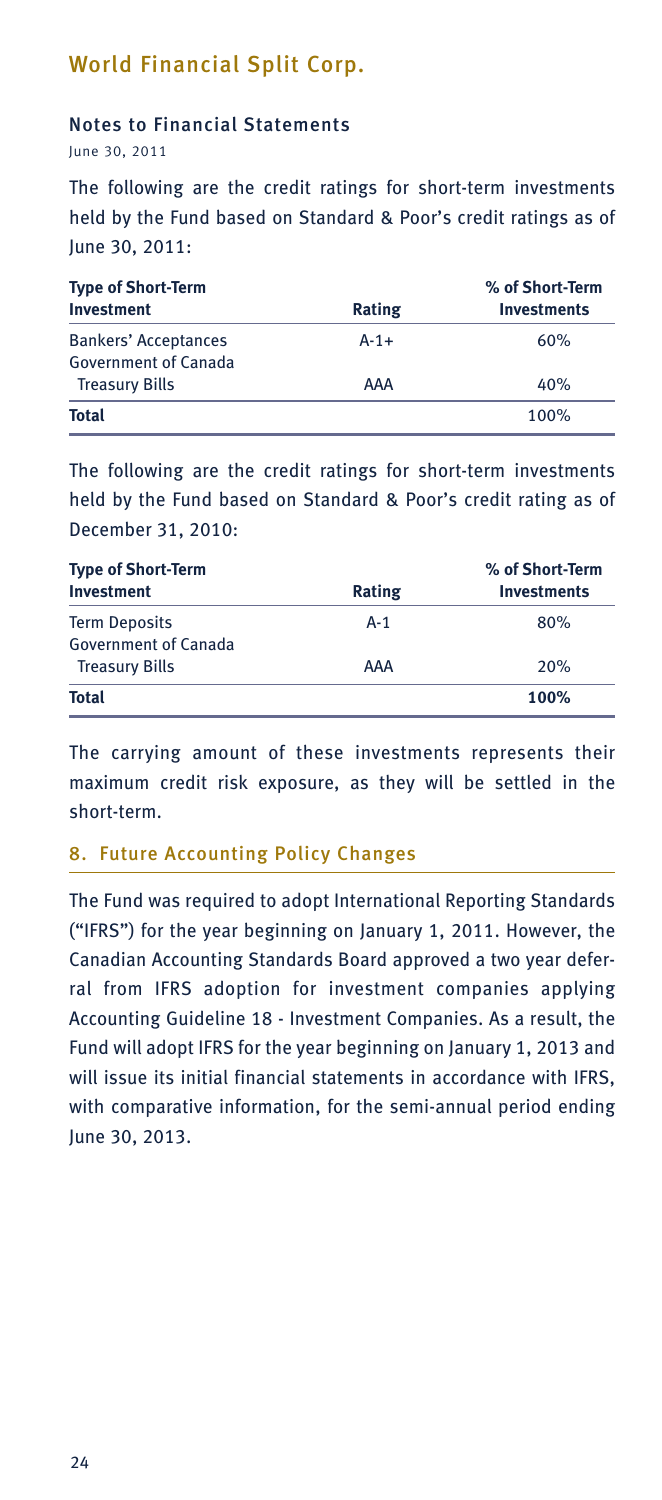Investment Funds Managed by Mulvihill Capital Management Inc.

### UNIT TRUSTS

Canadian Utilities & Telecom Income Fund Core Canadian Dividend Trust Gold Participation and Income Fund Premier Canadian Income Fund Top 10 Canadian Financial Trust

### SPLIT SHARES

Premium Income Corporation S Split Corp. Top 10 Split Trust World Financial Split Corp.

### PRINCIPAL PROTECTED FUNDS

Government Strip Bond Trust

### Head Office

Mulvihill Capital Management Inc. 121 King St. W., Suite 2600 Toronto, Ontario M5H 3T9

Tel: 416 681-3966 1 800 725-7172 Fax: 416 681-3901 e-mail: info@mulvihill.com

Visit our website at www.mulvihill.com for additional information on all Mulvihill Investment Funds.